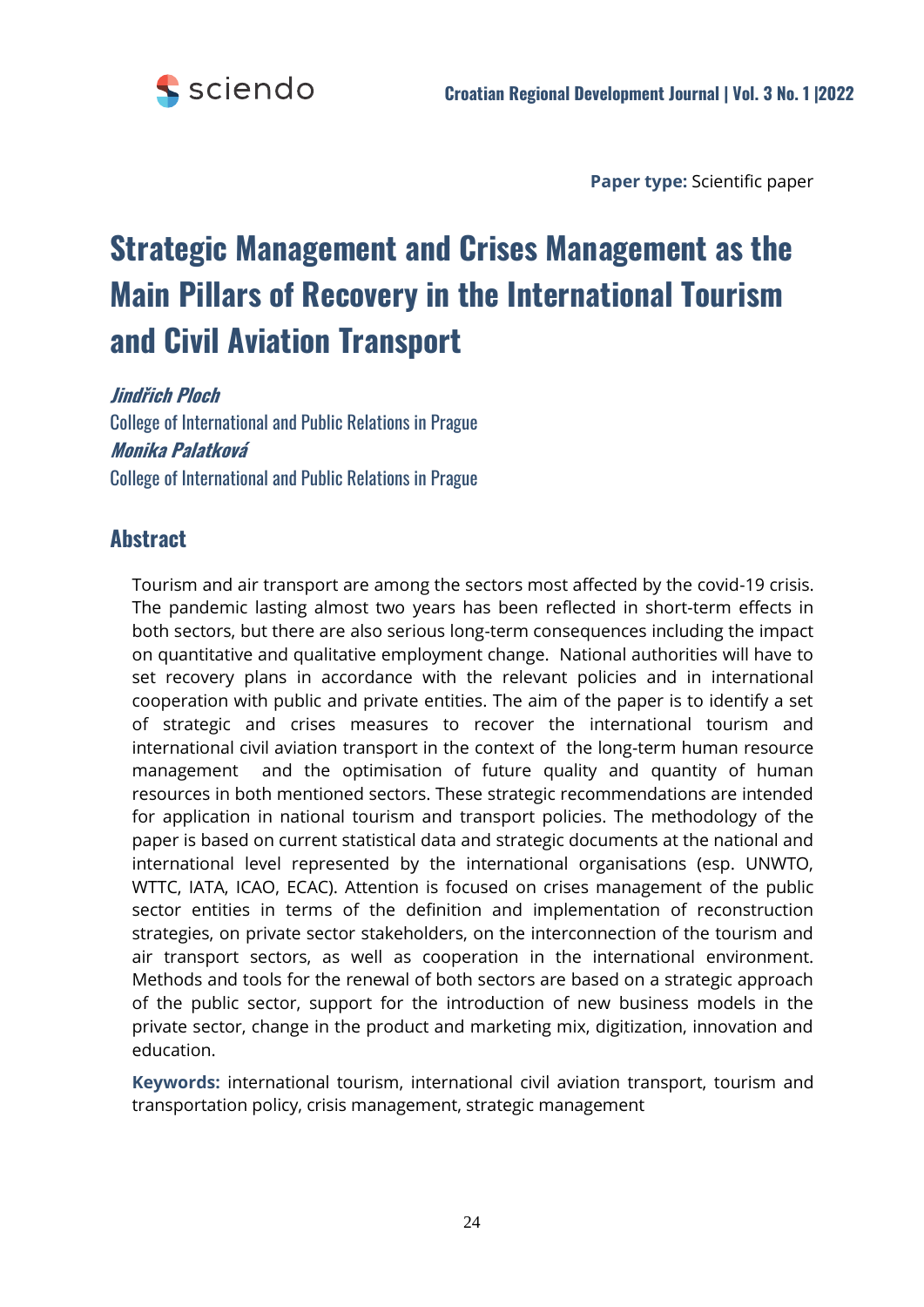**Received:** 1.3.2022 **Accepted:** 22.3.2022

**Acknowledgments:** this paper was first presented at Entrenova 2021 conference

**DOI:** 10.2478/crdj-2022-0003

### **Introduction**

Tourism and air transport sectors were among the economic sectors most affected by pandemic of the covid-19. The dramatic drop of the tourism and air transport demand started in spring 2020 and has continued up to these days.

**Private companies** in both of the mentioned sectors were forced by the specific circumstances to adopt short-term crisis management scenarios and measures to overcome the first month of pandemic. As a result of still worsened situation in 2020 and beginning of 2021 many of private companies decided to stop their activities, to reduce them or to adopt long-term strategic plans based on previously gained experience.

The measures and rules approved and implemented by **the public sector** focused on financial and non-financial field, but very often without using relevant data, launching scenarios and without using principles and methods of strategic planning. The risk of the mentioned procedures consists in spending public money haphazardly without defining the road-map, clear goals and way how to reach them. The decision-makers experts have not always demonstrated the ability to make crisis decisions. A visible deficit in **the setting of crisis and strategic recovery measures** leads to heavy losses on all levels. All-Dabagh draws attention to *"...the role of decision-makers in times of crisis (COVID-19 pandemic as a model) to illustrate how the decision-makers should make positive decisions in crisis, strategies and skills and roles of them in crisis management".* (Al-Dabbagh, 2020)

The basis for the implementation of **the long-term measures** is not only good planning with regard to adequate goal setting, available resources or demand estimation, but especially good planning of **human resources needs** and their future profiles. It can be assumed that the need for employees in the sector of international air transport and international tourism will change not only quantitatively, but especially in terms of profile requirements, quality and skills of potential employees. Employees still working in both of the above sectors have moved to other sectors. It is questionable whether they will return to aviation or tourism industry.

The aim of the paper is **to identify a set of strategic and crises measures needed to recovery the international tourism and international civil aviation transport** in the context of the long-term human resource management and the optimisation of future quality and quantity of human resources in both mentioned sectors. Although the determination of the basic measures and tools is based on the international context, those instruments should be applicable in particular at national level.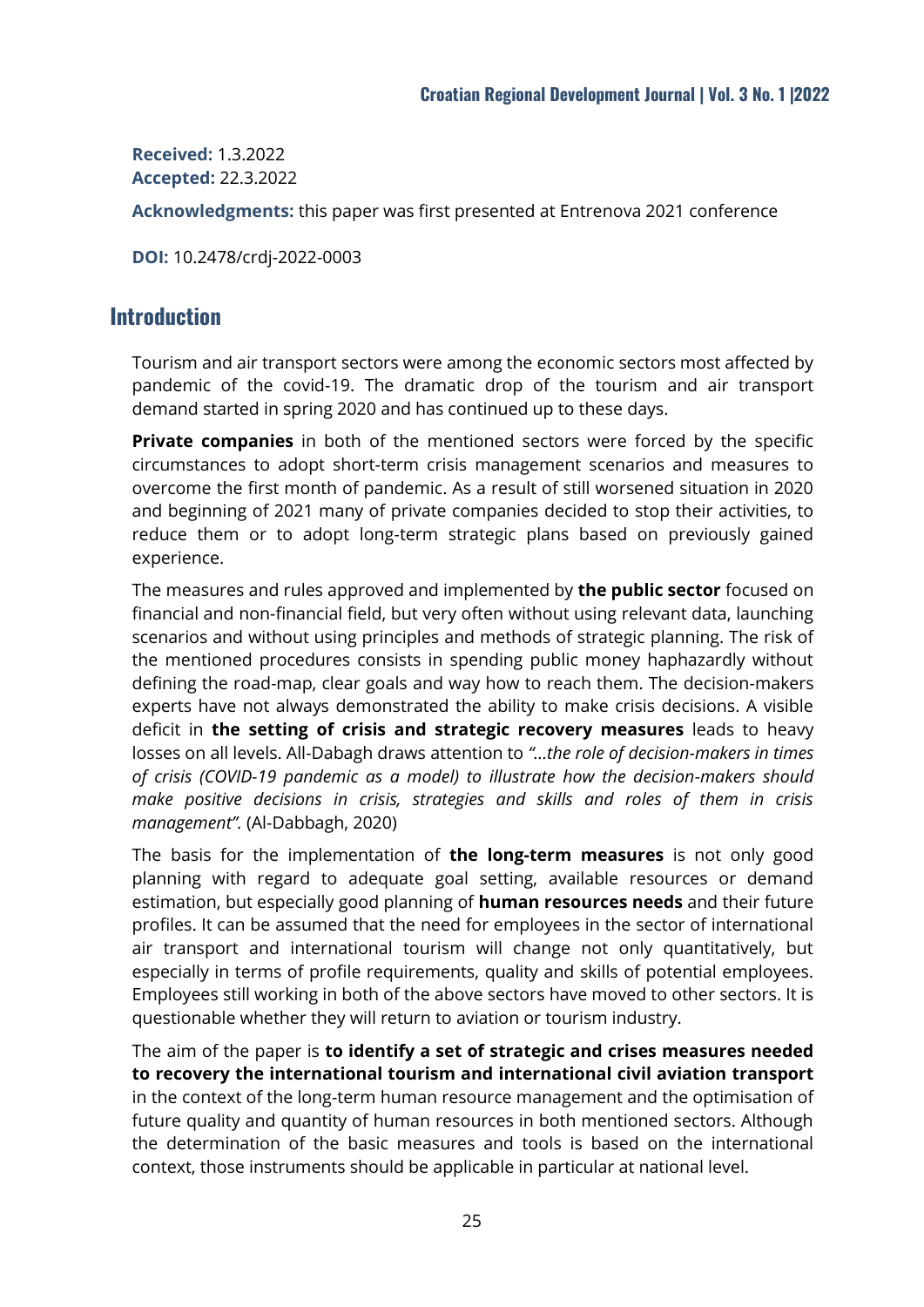The methodology of the paper is based on **current statistical data and strategic documents** at the national and international level represented by the international organisations (esp. UNWTO, WTTC, IATA, ICAO, ECAC).

## **Methodology**

The methodology is based on the content analysis of selected strategic documents and recommendations published by **the leading international organisations** in the field of international tourism and air transport.

- UNWTO (UN World Tourism Organisation)
- WTTC (World Travel and Tourism Council)
- IATA (International Air Transport Association)
- ICAO (International Civil Aviation Organization)
- ECAC (European Civil Aviation Conference)

The set of the analysed documents consists of research studies, strategic recommendations, recovery "protocols" for specific subsectors (e. g. tour operators, attractions), research studies based on expert opinion of influencers and decision makers in both sectors.

- UNWTO Global guidelines to restart tourism (UNWTO, 2020e)
- UNWTO: Supporting jobs and economies (UNWTO, 2020g)
- UNWTO: Covid-19 tourism recovery technical assistance package (UNWTO, 2020b)
- UNWTO: Measures to Support Travel and Tourism (UNWTO, 2020c)
- WTTC: To recovery & beyond: The future of travel & tourism in the wake of Covid-19 (WTTC, 2020b)
- ECAC: Europe´s Vision for Aviation Flight path 2050 (European Commission, ECAC, 2021)
- IATA: COVID-19 Outlook for air travel in the next 5 years (Pearce, 2020)
- ICAO: Global Market Forecast (Prevor, 2018)

The research question is **what crisis management methods and what strategic recommendations are proposed by international organizations** for the revitalization of both sectors at the national level.

From the point of view of **the development of educational and vocational programs and trainings** aimed at graduates or employees with the potential for employment in the future sector of international air transport and international tourism and related industries, it is important what professional profiles of graduates / employees will be needed in both sectors.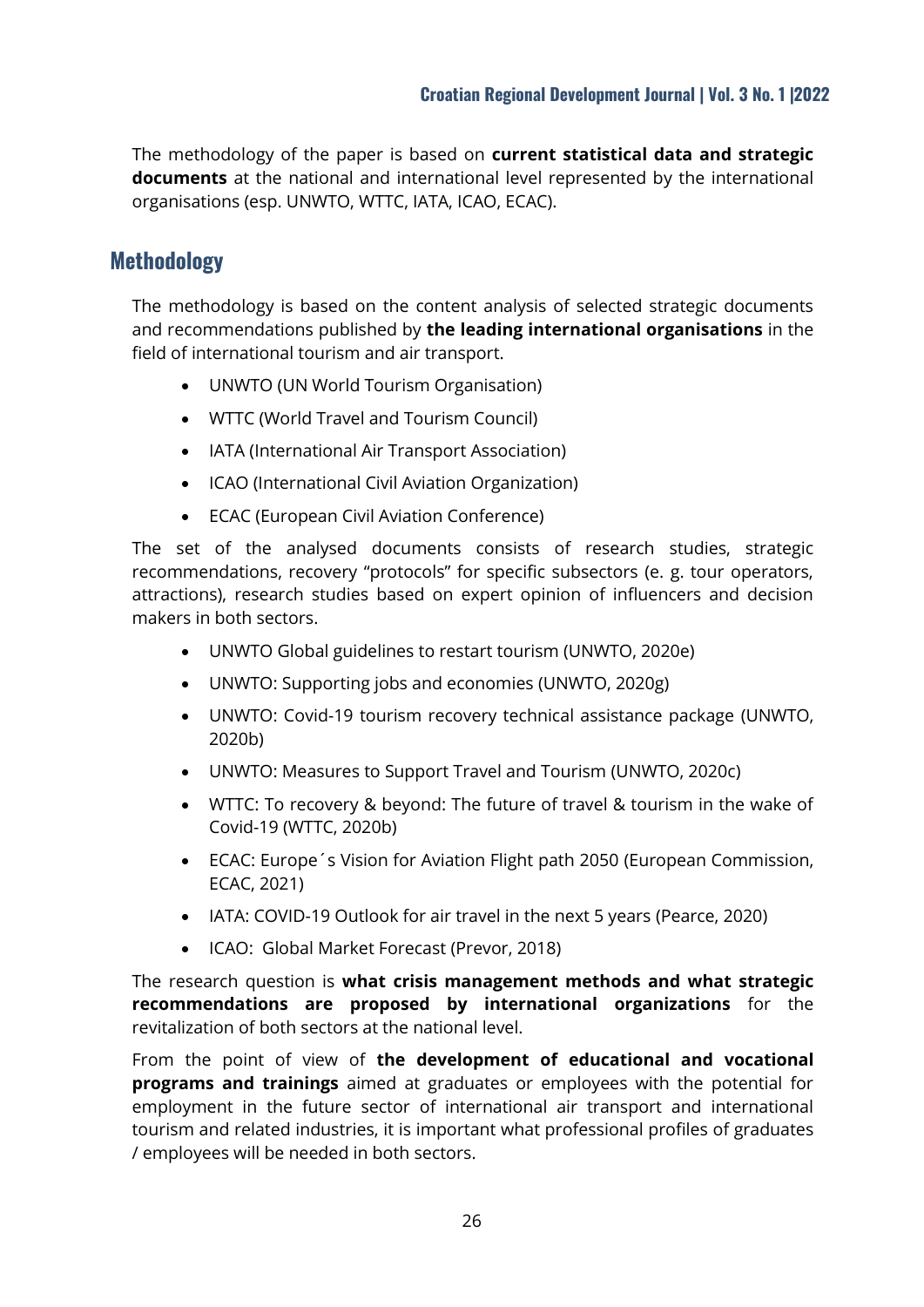Selected statistical data (UNWTO, WTTC, Czech Statistical Office, ECAC, IATA) for the past period and scenarios of future development of tourism and air transport are used as supportive analytical sources.

# **Results**

#### **The impact of pandemic on tourism and air transportation market**

According to the UNWTO, **tourism** represents a social, cultural and economic phenomenon covering the movement of people to countries or places outside their usual environment for personal or business/professional purposes. The movement and other activities of visitors / tourists / one-day visitors is connected with consumption and tourism expenditure. **The international tourism** is comprised of inbound and outbound tourism that means the activities of resident visitors outside the country of residence, either as part of domestic or outbound tourism trips and the activities of non-resident visitors within the country of reference on inbound tourism trips (UN, UNWTO, 2008)

#### *Figure 1*



Scenarios for further development of international arrivals (UNWTO)

*Source:* UNWTO The first global dashboard for tourism insights (UNWTO, 2022)

**The position of tourism in the world economy** (2019) is given by the impact of tourism on world GDP of 10.3% (total impact) and the impact on employment (330 million jobs). According to the WTTC, every fourth new job in the world economy in the last five years has been created in tourism. The position of tourism in the world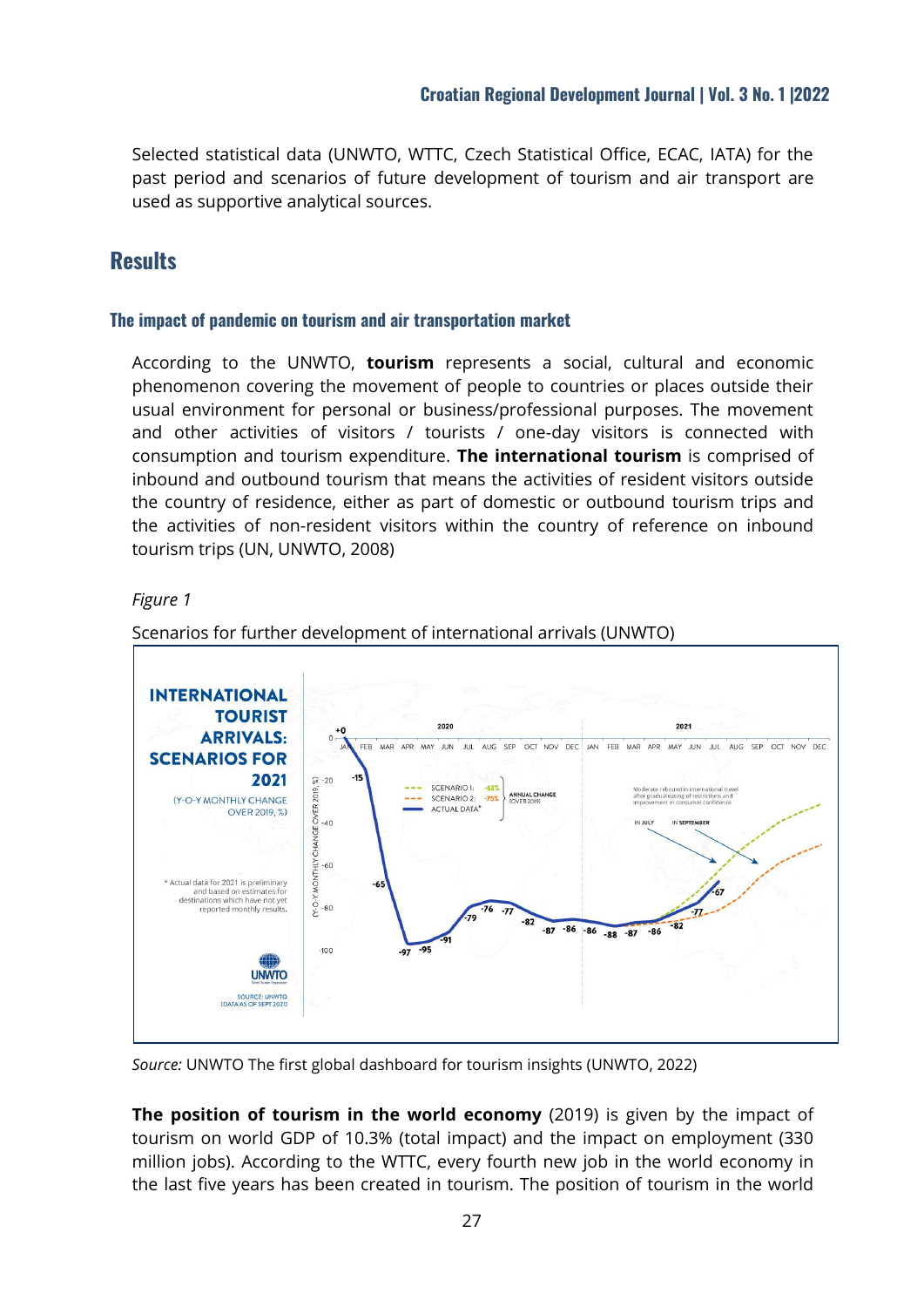economy before the pandemic (2019) is given by the impact of tourism on employment (330 million jobs). According to the WTTC one in four jobs in the global economy in the decade before the pandemic was created in tourism. Of the total number of 334 million jobs in tourism (2019), over 18 % (62 million jobs) disappeared in one year (2020). (WTTC, 2020a)

During the post-war period, there was only a few times a decrease in international arrivals in tourism (1982, 2001, 2003, 2009) accompanied mostly by a decrease in income from international tourism, but so far it has never meant a decline in the entire industry. Whether for economic or non-economic reasons, the path of tourism market recovery and the dynamics associated with it have always been very fast in history. The speed of recovery after these declines was given not only by the vitality of direct and indirect sectors, but also by **the coordination of international cooperation.**

The current crisis in world tourism caused by the pandemic means an unprecedented crisis not only in the economic field, but also in the social field. Possible recovery scenarios are depicted in Figure 1.

An analysis of **the UNWTO Tourism Confidence Index (TCI)** indicates the following possible trends based on the opinions of the results of an email survey (Panel of Tourism Experts). Figure 2 shows the expectations of future recovery and shows how expectations have changed over time and what the difference is between regions. It is evident from the graph that the achievement of the level of values in 2019 should occur in 2023 – 2024. The most sceptical scenarios are characteristic of developments in Asia-Pacific and America. (UNWTO 2021c)

#### *Figure 2*

Expected rate of recovery of international tourism (UNWTO)



When do you expect international tourism to return to pre-pandemic 2019 levels in your country?

#### *Source:* UNWTO 2021c

Experts across the regions consider **the easing of restrictions, slow virus containment, lack of coordinated response among countries or low consumer confidence** to be the main factors weighing on the recovery of international tourism.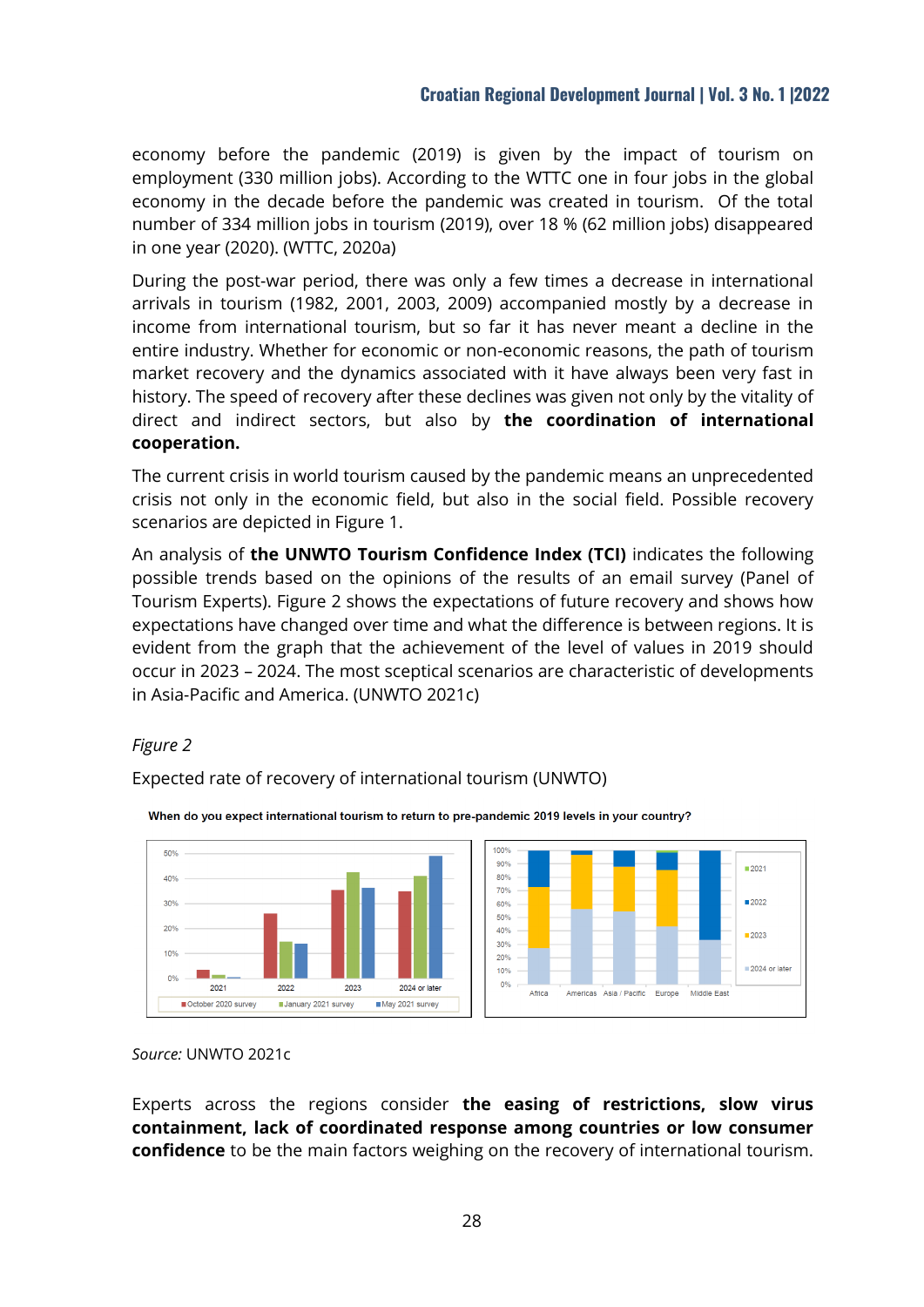Very similarly, these factors are reflected in the potential pace of recovery in international air traffic.

#### **The real situation in air transport after mid-2020**

The increasing volume of air transport before 2020 required that the demands on air transport were formulated in a timely and precise manner in order to ensure the efficiency of its operation, reliability, comfort, speed of transport and, in particular, safety. For example, according to the International Air Transport Association (IATA), a total of 7.8 billion air passengers were expected to reach 2036, roughly double the registered 4 billion passengers in 2017. The pandemic will significantly reduce these positive expectations. (IATA, 2021)

In contrast to the risk situations of the previous growth of the volume of air traffic in the relatively short term, the events of the beginning of 2020 have a significantly more serious impact. The declared covid-19 pandemic has significantly dampened air traffic around the world. An example is the year-on-year percentage comparison of weekly scheduled flights worldwide and in three selected countries in the period from January to June 2019 and 2020 indicated in table 1. A significant drop in air traffic volume is marked in red here.

**The global impact of aviation on the world economy** is 87.7 million jobs and approx. 3 trillion USD total effect on GDP generation (direct, indirect, induced catalytic effect) corresponding to 3.6% of global GDP (pre-covid situation). Close connection of aviation, resp. Air transport with international trade in goods and services is expressed by about a third of air transport in the transport of goods in international trade in goods. The share of international arrivals made by air was more than 55 % before the pandemic. (ACI, 2021), (IATA 2021), (ICAO 2022)

According to the ACI (Airport Council International) the drop of the aviation-supported jobs is more than 50 %. Similarly the number of direct aviation jobs (airlines, airports, manufacturers, air traffic management) fell by almost half from 11 mil. jobs to approx. 5 mil. jobs compared to the pre-pandemic period. (ACI, 2021)

*Table 1*

Year-on-year percentage difference of weekly scheduled flights (% annual change 2020/2021)

| Territory  | Jan.   | Febr.   | Mar.    | April   | May     | lune    | June    | lune             | lune    | lune    |
|------------|--------|---------|---------|---------|---------|---------|---------|------------------|---------|---------|
|            |        |         |         |         |         | 1st     | 8th     | 15 <sub>th</sub> | 22nd    | 28th    |
| World      | 0,8    | $-8.6$  | $-14.8$ | $-64.5$ | $-68.6$ | $-65.1$ | -64.8   | $-62.6$          | $-62.9$ | $-56.9$ |
| Germany    | $-8.5$ | $-6.9$  | $-30.7$ | $-92.9$ | $-91.3$ | $-91.4$ | -88,8   | -84.9            | $-83.8$ | $-76.2$ |
| <b>USA</b> |        | 1.2     | $-2.2$  | $-56.9$ | $-74.2$ | $-71.8$ | $-67.9$ | $-66.6$          | -65.1   | $-57.4$ |
| China      | 4.3    | $-55.1$ | $-40.2$ | $-42,6$ | $-28,8$ | $-19,8$ |         | $-21.2 -17.9$    | $-23.9$ | $-21.2$ |

*Source:* Outlook for Air Travel in Next 5 Years IATA (Pearce, 2020)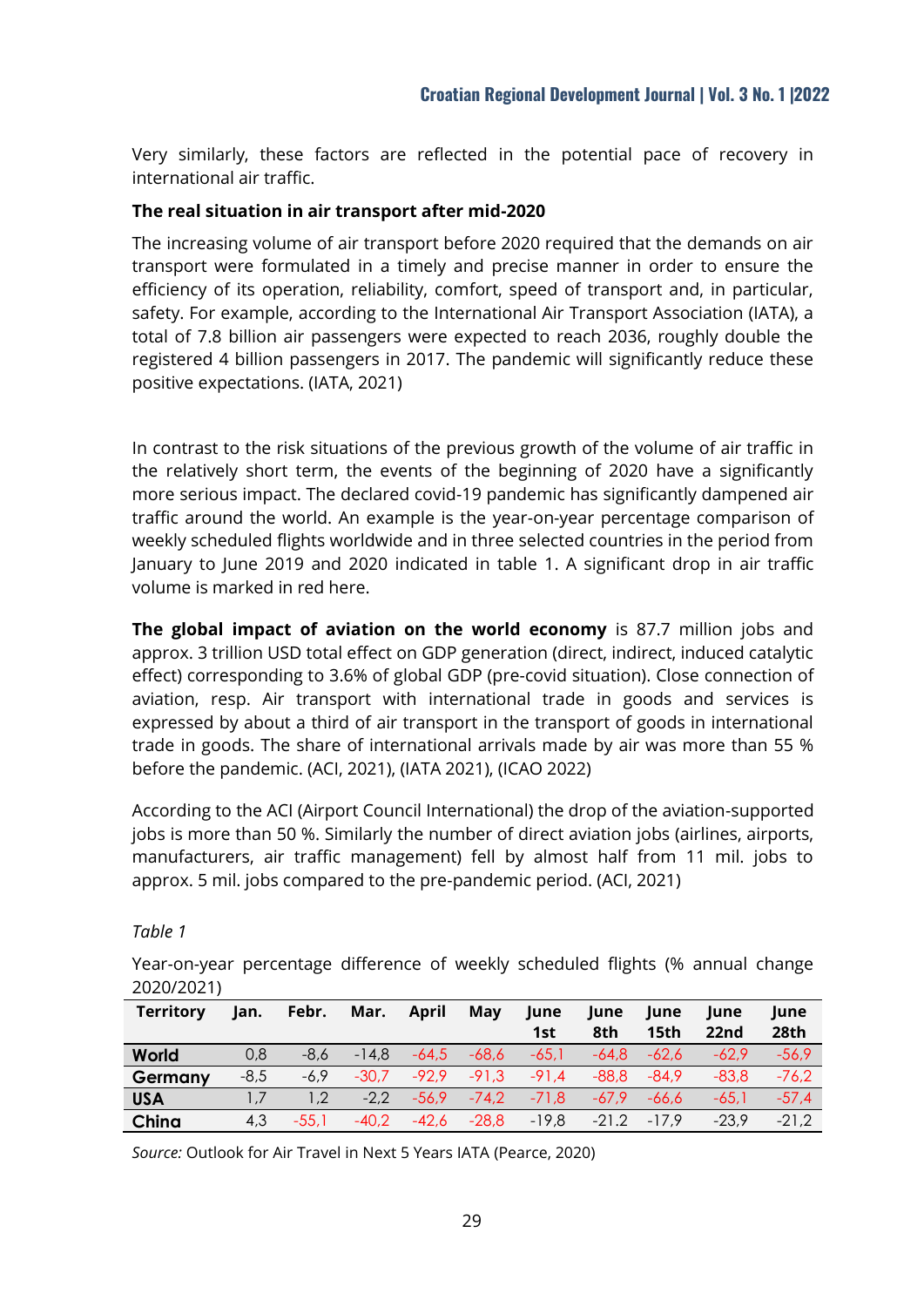According to IATA, which brings together 220 airlines, **the indicated drop in air traffic volume was a drop in the revenue to \$ 419 billion, 50% less than in 2019.** In 2020, IATA member airlines lost an average of \$ 230 million every day as the number of passengers dropped to 2.25 billion. According to the head of the IATA financial group, this decrease in the volume of air traffic meant a loss, which corresponds to one decade of the previous increase in the volume of air traffic. Although passenger interest in air transport is gradually returning, the IATA financial group expects AT to continue to make losses in 2021, but airline damage could fall to \$ 15.8 billion. (Pearce, 2020), (IATA, 2021), (Eurocontrol, 2013)





Scenario of Post Covid Growth (Global RPK)

*Source:* IATA Outlook for Air Travel in Next 5 Years (Pearce, 2020)

**The scenario of a recovery in air transport** in the upcoming years is shown in Figure 3. According to Pearce (Pearce 2020), air transport is likely to recover more slowly than in other sectors of the economy. For example, the level of the Global RPK (revenue passenger kilometres) from 2019 may be restored in 2023 - 2024, 3-4 years after the GDP recovery. Thus, with a lower forecast of the Global RPK level, it can be expected that the return to growth after covid-19 in 2021 will be about 32% - 41% below the expected level (Figure 3).

The development of the total number of passengers (Figure 4) shows a slight recovery after a steep drop in 2020. According to ICAO all indicators comparing situation 2021 and 2019 still show a double-digit depth of decline – reduction of 40 % of seats offered by airlines, reduction of 60 % of number of passengers (-2,2 mil.), approx. 320 billion USD loss of gross passenger operating revenues of airlines. However, the yearon-year decline in indicators 2021/2020 remains more modest than the decline in 2020/2019. (ICAO, 2022), (Prevor, 2018)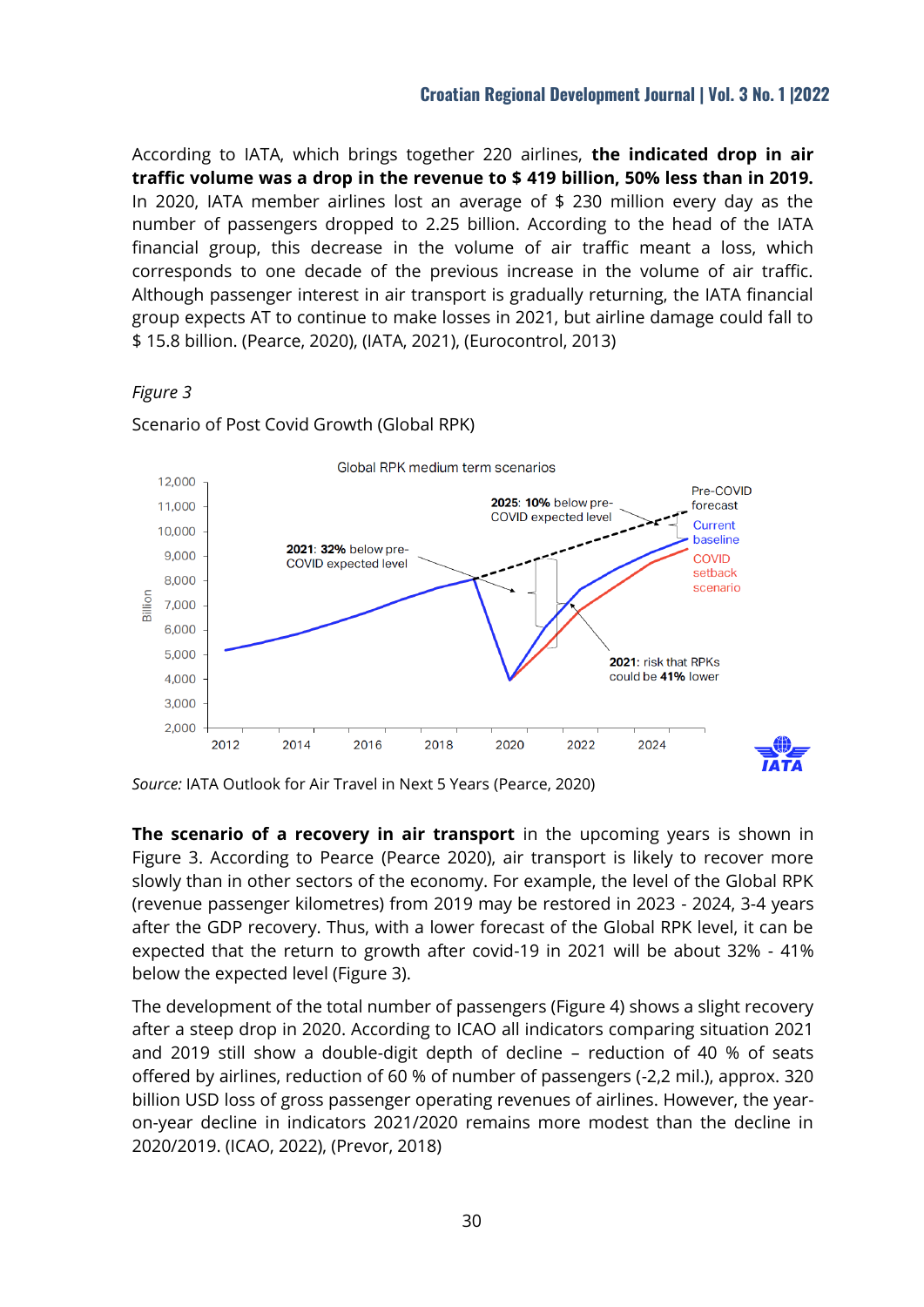**The tourism and air transportation market crisis** can be described on the basis of general definitions of the crisis as a serious disruption of the tourism and aviation market with potential adverse effects on the real economy. This is a situation of significant deterioration of key indicators of the tourism market, which is reflected in insufficient liquidity, extensive insolvency and a significant decline in the value of financial and non-financial assets, as well as a significant reduction in the allocation of savings in the tourism sector.

**Crisis management** implemented by companies or industries focuses on addressing the effects of the crisis in the area of financial losses, loss of reputation and threats to public health and safety. **The role of the public sector** in crisis management and reviving the sector lies primarily in the responsible setting of the framework of tourism policy and transport policy.

#### *Figure 4*



Scenario of world passenger traffic as of January 2022

*Source:* Effects of Novel Coronavirus (COVID-19) on Civil Aviation: Economic Impact Analysis, Economic Development – Air Transport Bureau 01/2022 (ICAO) (ICAO, 2022)

In the literature the concept of crisis management can take various forms from crisis management as an administrative approach to deal with crisis conditions and to prepare plan of confrontation (Al-Helou, 2011) to more complex approach covering economy, sociology, psychology and other sciences. Quarantelli (Quarantelli, 1988), Voogd (Voogd, 2004) and other deal with the concept of decision-makers, control, coordination as relevant procedures for anticipating and preparing for the unknown. The way how to overcome crisis using behavioural approach, reducing chaos by collecting information about threats without being subject to excessive and false optimism is analysed by Mirvis (Mirvis,1996) or Muffet-Wilett and Kruse (Muffet-Wilett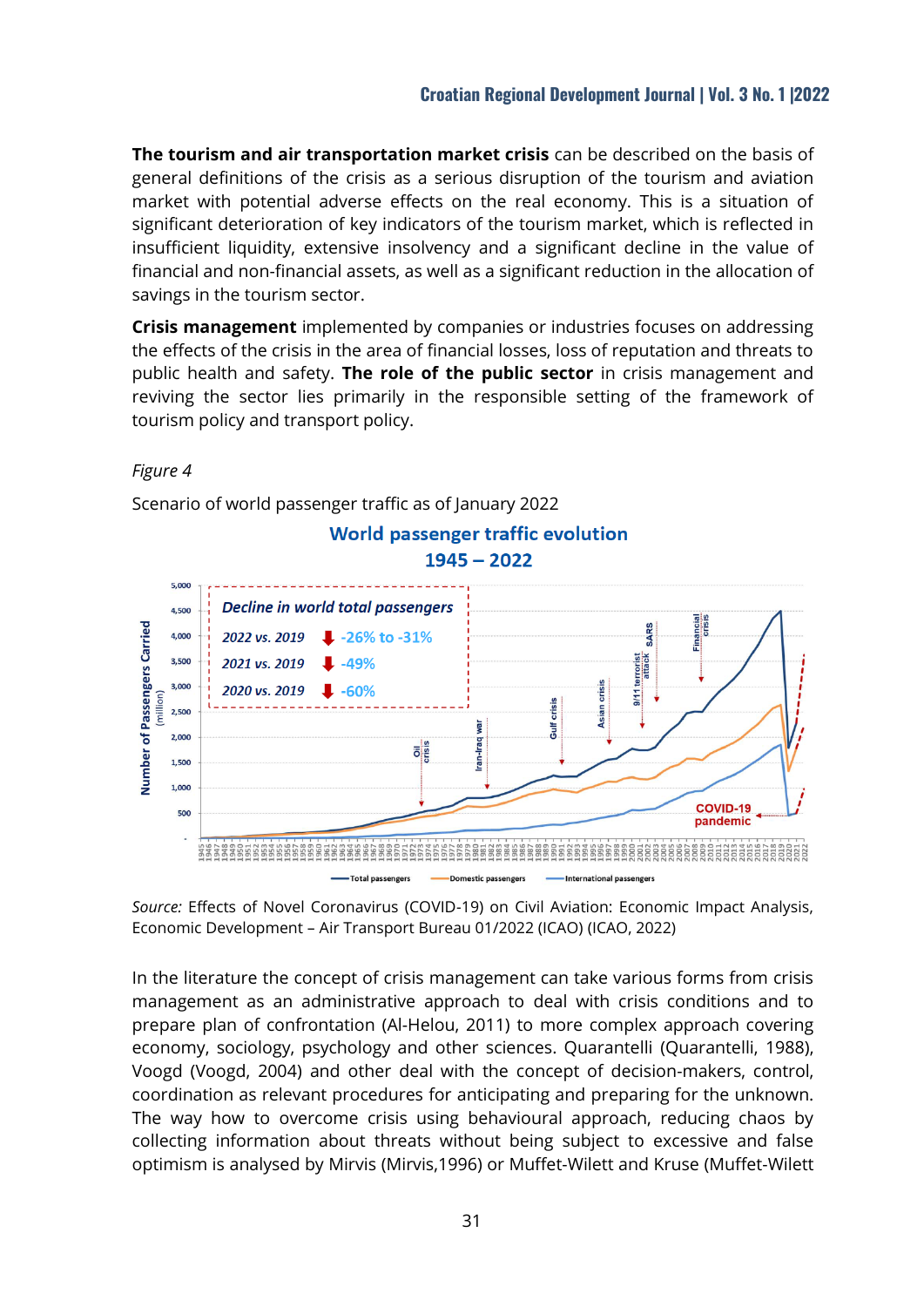et. al, 2009). Landau and Chisholm (Landau et. al, 1995) recommend institutions to establish and promote disappointment based on strategic approach and reality evaluation rather than biased self-deception and vigilance when confronting crises.

Theoretical approaches agree on the need for **prepared and professional information-based crisis management,** clearly defined **procedures and strategies,** including **sectoral policies** (transport policy, tourism policy and related) typical of the public sector.

The basic content of **transport policy** (in civil aviation) is, in addition to the growth of air traffic, its support by promoting the process of liberalization in the field of air transport and the growing economic power of the population in many parts of the world. Together with the consideration of a number of possible negative economic, environmental, health and safety effects, there is a need to predict future situations.

**Tourism policy** sets the direction for destination tourism and creates a framework for destination management. Tourism policy in the international environment is a set of rules, documents, legislative and other instruments that serve to achieve goals set at the national and international level. Mundt defines tourism policy as *"… a set of measures of public institutions at all levels of political action, which directly or indirectly, consciously or unconsciously, determine the formation and form of tourism."* (Mundt, 2004, p. 12)

**Tourism destination management** in the sense of destination governance means a complete set of internal and external mechanisms of power, rules, processes and control with the aim of developing public sector policies as well as private sector business strategies leading to the achievement of set goals. (Beritelli et. al, 2007) The concept of destination governance is characterized by three characteristics complexity, interconnection of the private and public sectors and interdependence on resources. (Zhang et al, 2014)

**Strategic management of tourism and air transport companies or public sector entities** means the implementation of strategic and tactical steps. Strategic management refers to the setting objectives, research, analyzing the internal organisation and external environment, evaluation strategies with regard to resources available to the company, with the aim of setting long-term goals and objectives.

#### **The impact of pandemic on tourism and air transportation market**

A closer look at the demand in international tourism and air transport not only shows a quantitative market collapse, but also indicates the trends and challenges that are most likely to accompany the further development of the sector.

When monitoring the dynamic of international arrivals and the international receipts in last five year period, following conclusions can be drawn: (UNWTO, 2021a), (UNWTO, 2022), (UNWTO, 2021c), (WTTC, 2021a)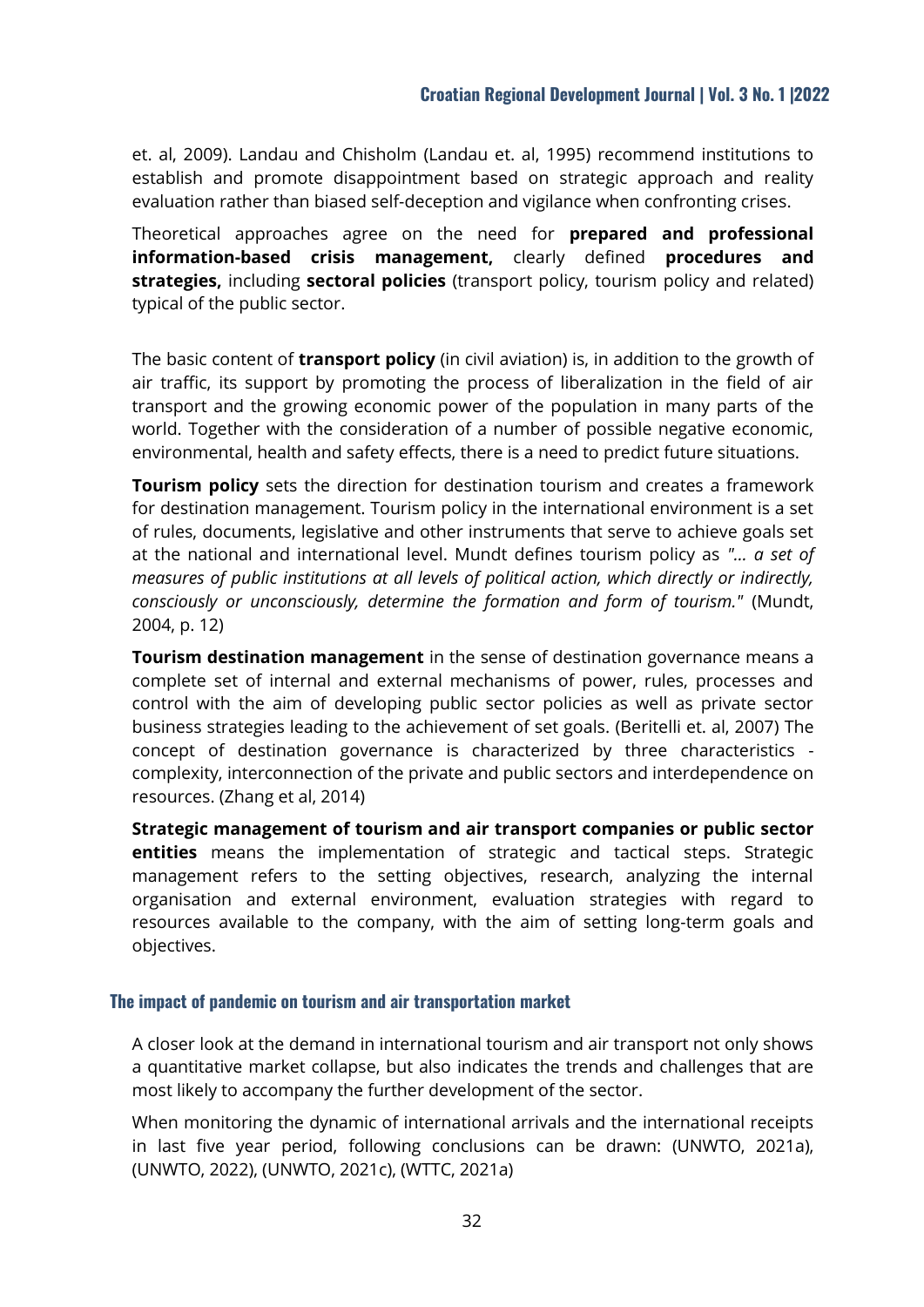- Compared to the previous continuous growth of international arrivals, international tourism recorded a dramatic annual decline of almost 73% in 2020. Estimates of the decline in the first five months of 2021/2020 are close to 65% and estimates January – May 2021/2019 to 85 %.
- A similar trend is followed by revenues from international tourism, when their year-on-year decline in 2020 reached 64% worldwide.
- A more detailed view of the **individual regions** (Europe, Americas, Asia-Pacific, Middle East and Africa) shows the different dynamics of the decline and recovery depending on the measures and restrictions introduced in the tourism sectors as well as in the international air transport sector in the countries concerned.
- **The decline in international (and domestic) demand** was logically reflected in the decline in tourism economic impact on the world economy. According to recent estimates, world GDP in tourism has decreased by 3,7 % in 2020, suffered a loss of almost 4,5 trillion USD to reach 4,7 trillion USD. (WTTC, 2021a) The total impact of tourism on global GDP has decreased from 10,4 % in 2019 to 5,5 % in 2020 due to strict rules for access to destinations, international air transport and groundhandling services provided at the destination.
- Demand in international tourism has partially shifted to **domestic tourism,** although domestic tourism is also negatively affected by the pandemic. Spending of domestic visitors declined by 45 % globally, compared to almost 70 % drop in international visitor spending.

| <u> international arrivais and tourism receipts 2016 – 2020</u> |          |      |                                   |      |                                    |         |      |                                      |      |         |
|-----------------------------------------------------------------|----------|------|-----------------------------------|------|------------------------------------|---------|------|--------------------------------------|------|---------|
| <b>Territory</b>                                                |          |      | Inthi arrivals (million, % annual |      |                                    |         |      | Inthl tourism receipts (billion USD, |      |         |
|                                                                 | changes) |      |                                   |      | local currencies, constant prices) |         |      |                                      |      |         |
|                                                                 | 2018     | 2019 | 19/18                             | 2020 | 20/19                              | 2018    | 2019 | 19/18                                | 2020 | 20/19   |
| World                                                           | 1413     | 1466 | 3.8%                              | 398  | $-73%$                             | 1 4 6 0 | 1446 | 2.9%                                 | 536  | $-64%$  |
| <b>AE</b>                                                       | 761      | 777  | 2.1%                              | 212  | $-73%$                             | 948     | 922  | 1,3%                                 | 357  | $-62%$  |
| <b>EE</b>                                                       | 651      | 689  | 5.7%                              | 186  | $-73%$                             | 512     | 544  | 6.0%                                 | 179  | $-67%$  |
| <b>Europe</b>                                                   | 716      | 743  | 4.2%                              | 235  | $-63%$                             | 485     | 572  | 4.3%                                 | 234  | $-60\%$ |
| <b>Americas</b>                                                 | 216      | 218  | 1,5%                              | 70   | $-68\%$                            | 370     | 323  | $-0.6%$                              | 127  | $-60\%$ |
| Asia-                                                           | 346      | 360  | 4.0%                              | 57   | $-84%$                             | 286     | 441  | 1.0%                                 | 133  | $-70%$  |
| <b>Pacific</b>                                                  |          |      |                                   |      |                                    |         |      |                                      |      |         |
| Africa                                                          | 69       | 70   | 4.6 $%$                           | 18   | $-74%$                             | 33      | 39   | 2.1%                                 | 14   | $-64%$  |
| <b>Middle</b>                                                   | 66       | 70   | 4,6%                              | 18   | $-74%$                             | 63      | 91   | 20 %                                 | 29   | $-67%$  |
| East                                                            |          |      |                                   |      |                                    |         |      |                                      |      |         |

#### *Table 2*

International arrivals and tourism receipts 2018 – 2020

*Note:* AE – advanced economies, EE – emerging economies

*Source:* UNWTO World Tourism Barometer, Vol. 19, Issue 3, May 2021 (UNWTO, 2021c)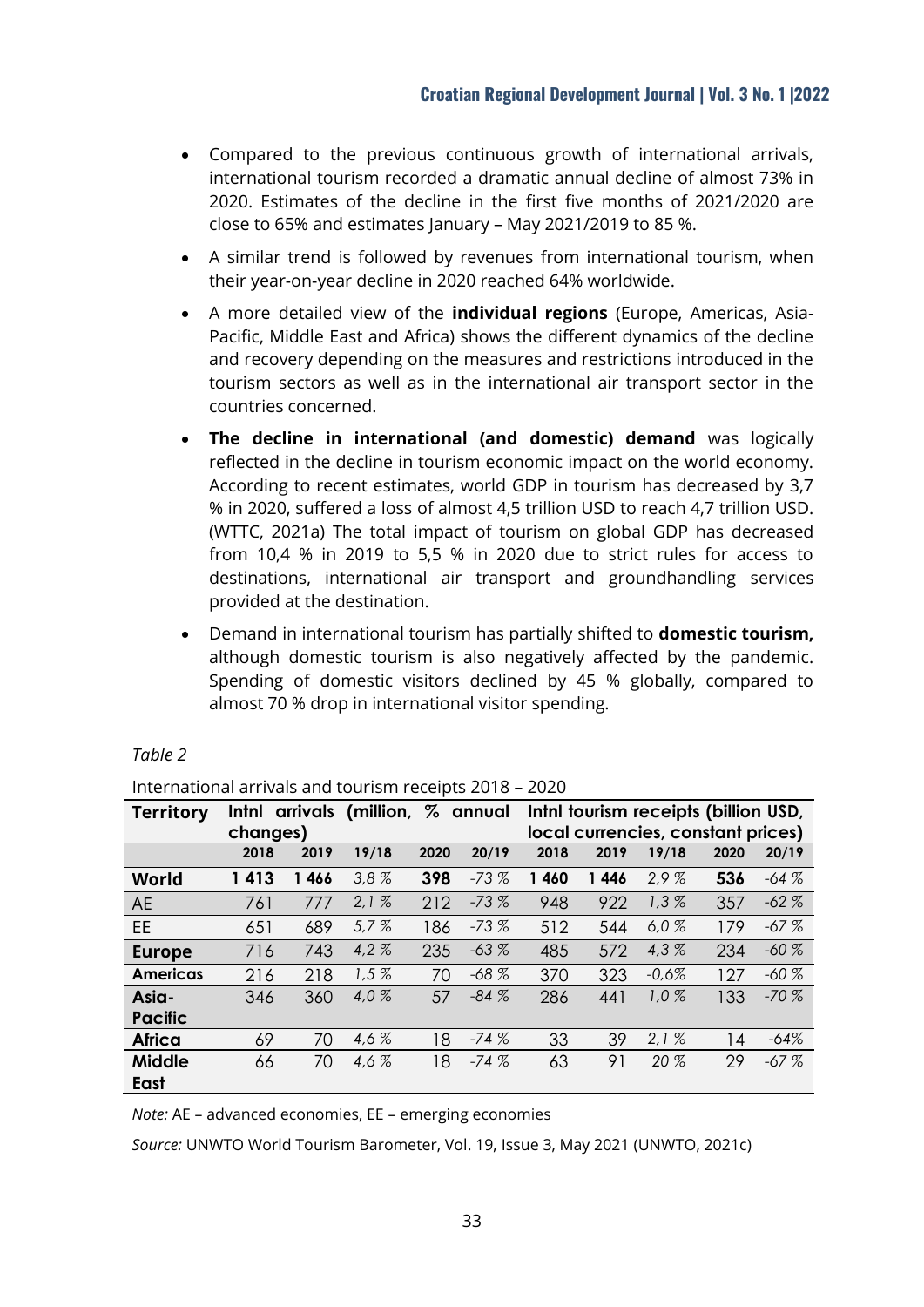Research into the effects of the pandemic on global tourism employment shows that the number of jobs has decreased annually by 62 million in 2020 (-18,5 %) leaving 272 million jobs worldwide. Nevertheless, a further decline in jobs in tourism can be expected, given the supportive measures and retention schemes applied by national governments in 2020 and also at the beginning of 2021. The decline in spending on business tourism (2020) outpaced the decline in spending on leisure tourism, falling by 61 % compared to a 49 % drop in the leisure tourism segment. (WTTC, 2021a)

Regarding **the tourism development in the Czech Republic** the depth of the drop of the main indicators is similar to that in the world economy (Table 3).

#### *Table 3*

Incoming and domestic tourism in the Czech Republic 2017 – 2021 (mil. arrivals/overnights, % annual change)

|            | . .  |         |      | ີ       |      |         |      |          |        |          |
|------------|------|---------|------|---------|------|---------|------|----------|--------|----------|
| Indicator  | 2017 | 17/16   | 2018 | 18/17   | 2019 | 19/18   | 2020 | 20/19    | 2021   | 21/20    |
| (CAE)      |      |         |      |         |      |         |      |          | (1. H) | (1.H)    |
| Intnl      | 10,2 | $9.0\%$ | 10,6 | $4.4\%$ | 10,9 | $2.6\%$ | 2,8  | $-74,4%$ | 0,286  | $-82,5%$ |
| arrivals   |      |         |      |         |      |         |      |          |        |          |
| Intnl      | 26,3 | $8.2\%$ | 26,8 | 1,9%    | 27,2 | 1,6%    | 7,4  | $-72,8%$ | 0.731  | $-83,8%$ |
| overnights |      |         |      |         |      |         |      |          |        |          |
| Dom.       | 9,8  | 8.5%    | 10,6 | 8.1%    | 11,1 | $4.4\%$ | 8,1  | $-27,5%$ | 1.6    | $-39,2%$ |
| arrivals   |      |         |      |         |      |         |      |          |        |          |
| Dom.       | 27,0 | 6.0%    | 28,8 | 6.6%    | 29,8 | $3.8\%$ | 24,0 | $-19,6%$ | 4,6    | $-37,2%$ |
| overnights |      |         |      |         |      |         |      |          |        |          |

*Note:* CAE – collective accommodation establishments,

*Source:* own processing using data of the Czech Statistical Office (Czech Statistical Office, 2022)

According to data on the number of persons accommodated in collective accommodation establishments (Czech Statistical Office), **the number of international arrivals and overnights annually decreased by 74,4 % and 72,8 % in 2020.** The drop in the number of domestic arrivals and overnight stays was slightly lower and reached 28% and 20 % respectively. (Czech Statistical Office, 2022)

#### **Analysis of strategic documents**

Strategic documents´ content analysis and comparison aims to answer the question what crisis management methods and what recommendations are proposed by international organizations for the revitalization of both international and air transportation sectors.

In 2020, the UNWTO identified **several priorities for revitalizing the tourism market:** (UNWTO 2020b), (UNWTO 2020c), (UNWTO 2020d), (UNWTO 2020e), (UNWTO 2020f), (UNWTO 2020g)

- 1. Ensuring liquidity for companies and protection of jobs.
- 2. Restoring demand confidence through safety and hygiene measures.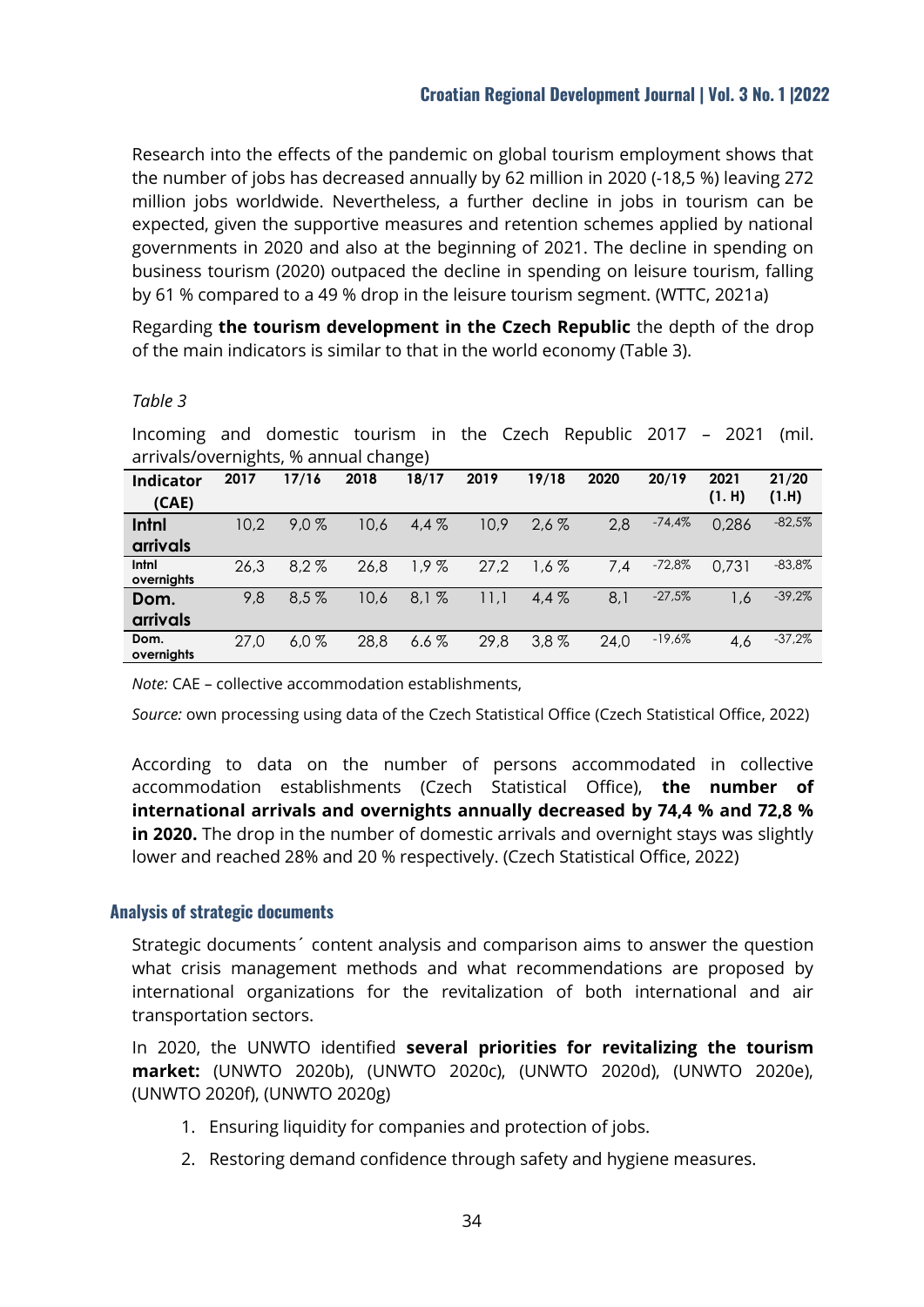- 3. Public-private cooperation to support tourism renewal.
- 4. Border opening based on due diligence and responsibility.
- 5. Harmonization and coordination of protocols and procedures.
- 6. Use of new technologies for maintaining and creating qualitatively new jobs.
- 7. Innovation and sustainability as a new normal state.

These priorities have been developed into themes, draft measures and solutions including safe traffic management and border crossings (airports, sea, land borders), setting rules and measures (protocols) across sectors, safe air transport and other tourism sectors, including destination management.

In its recommendations, the WTTC emphasizes **four main methods and tools,** which provide guidance not only for the current solution of the situation, but especially for the reconfiguration of tourism and related policies in the long term. (WTTC, 2020a), (WTTC, 2020b), (WTTC, 2021b)

- 1. Quantitative and qualitative development of demand.
- 2. Measures related to health and hygiene.
- 3. Innovation and digitization.
- 4. Sustainability support for ecological destinations, sustainability as a DNA destination, technology support, traffic flow management, involvement of local communities and more.

Like the UNWTO, WTTC emphasizes the promotion of changes brought about or strengthened by pandemics in national tourism policies and international coordination in order to ensure the resilience of the tourism and related industries.

A comparison of the methods, approaches and measures of the international organizations (esp. UNWTO and WTTC) incl. expert recommendations can be summarized as follows. **The recommended solutions** proposed by individual organizations, despite their different scope and purpose, clearly agree in the emphasis on the following areas:

- **Employment** in tourism and rescue of more than 100 million vulnerable jobs worldwide.
- **Support for entrepreneurship** (small, medium-sized enterprises and large multinational companies) in direct and indirect sectors related to tourism, especially in the form of immediate fiscal measures, ensuring liquidity and protection of existing jobs (reduction of working hours, tax deferral, social security and more).
- **Restoration of consumer confidence** and positive expectations thanks to the measures taken in individual countries and at the level of individual sectors and tourism facilities.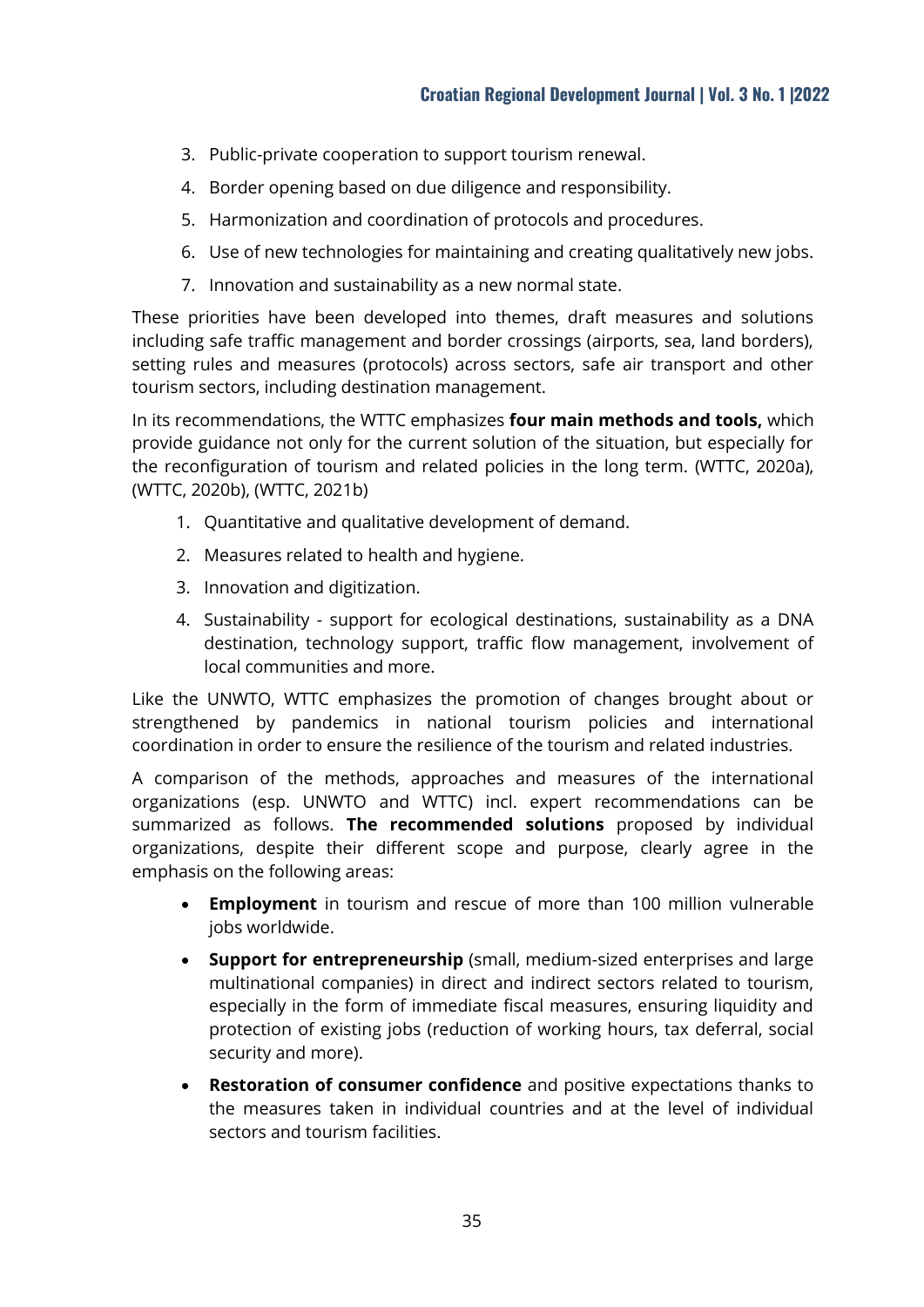- Emphasis on **innovation and digitization** of the tourism sector in order to increase the resilience of tourism to crisis phenomena.
- **Sustainability as a framework for restructuring the entire tourism industry** and individual sectors (accommodation, transport, travel agencies and others).

**The strategic crisis solving tools** focus comprehensively on governments, destinations, the private sector, visitors, residents and other interest groups. They recommend implementing the proposed procedures in the implemented national tourism and air transportation policies. Both organizations consider a strategic and coordinated approach not only within individual countries, based on cooperation between the private and public sectors, but also international coordination to be key.

Although the Czech public sector has prepared and applied standard tools for shortterm support to the tourism and air transport sectors in 2020/2021 (e. g. tax deferrals, wage subsidies, employment of financial instruments), there are significant gaps in long-term strategic management and lack of the implementation of crisis management methods towards structural changes. The public sector has not yet captured the qualitative challenges and the overall change in the sector.

# **Discussion**

Previous analysis of basic quantitative indicators and strategic documents published by leading international organizations in tourism and air transport clearly shows that managing the crisis in (international) tourism and (international) air transport means accepting the principles and methods of crisis management not only in the private sector but especially in the public sector.

All of the mentioned crisis methods, recommendations and measures follow the **principles of sustainability in the long term.** The gradual quantitative increase of indicators to the level of 2019 will be accompanied by the reconstruction of the sector and by fundamental qualitative changes in both sectors towards sustainability as a new normal. (UNWTO, 2020a), (UNWTO, 2020f), (UNWTO, 2021b)

Crisis and strategic management of recovery is based on the **following methods and principles in connection with already visible market trends.**

**1. Strategic approach by public and private sector** - creating effective tourism and transport policies driven by rational decisions, not political motives. There are two scenarios available to public institutions. First, they will address the situation by "simply" using public resources so that the ruling political party does not lose political points, but is unable to determine strategic direction in the long run. Second, they will help overcome the crisis by mobilizing public resources, but at the same time set a strategic outlook for the development of the sector based on the creation of conditions and financial resources, both indirect and non-financial, for the private sector. The role of the public sector in the phase of bridging the crisis and the role of a strategic leader for the new formation of the sector is irreplaceable.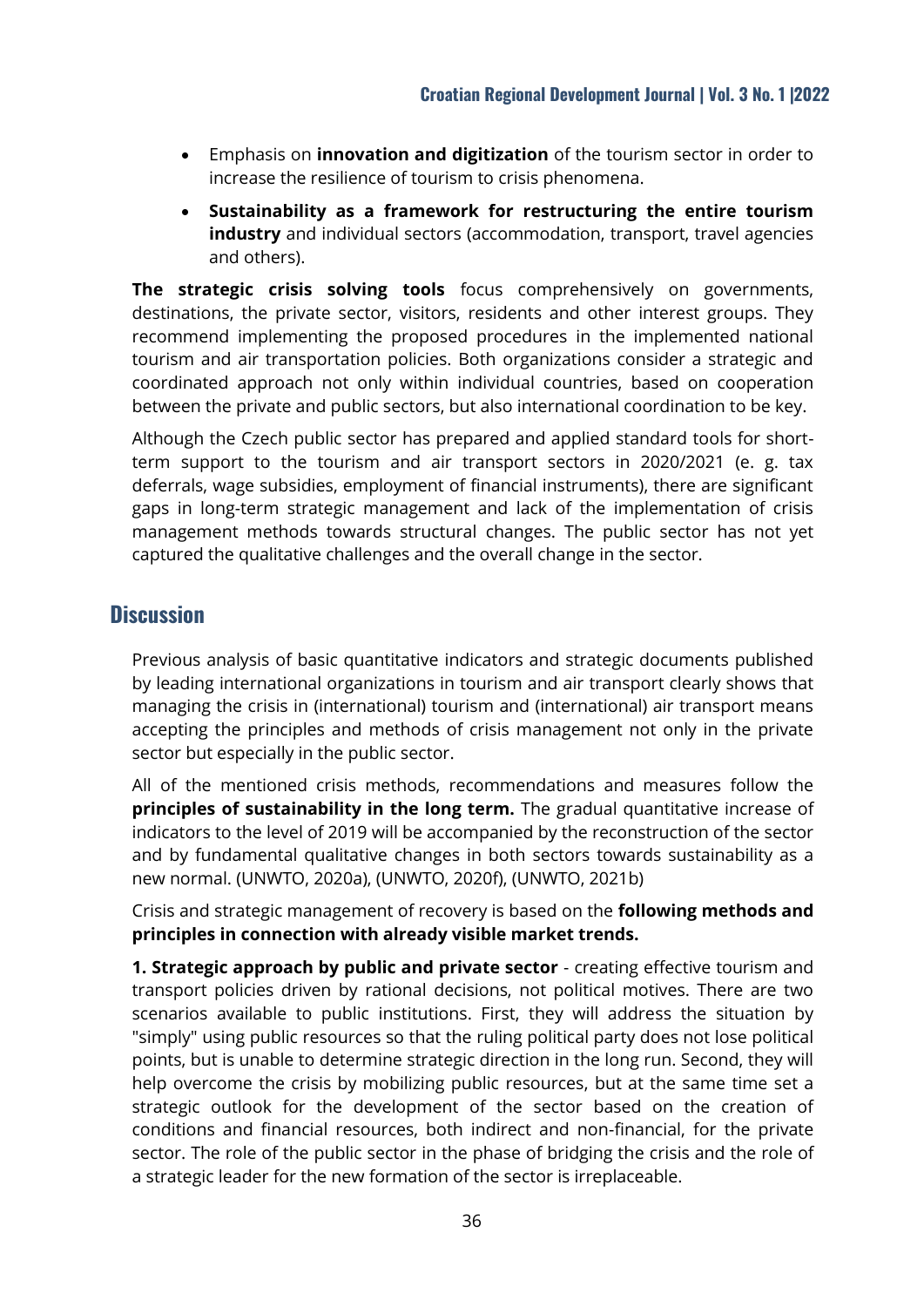#### **2. Private sector – new business models**

In setting up innovative business models associated with product development and distribution chain creation (entrances to international markets) we can expect changes towards reducing the cost of trade and marketing activities, their greater focus, a shift to share certain links in the distribution chain and shifts to the so-called platform economy (platform economy). The development of e-commerce and online shopping is an obvious trend not only in international tourism and air transport.

The transition to digital platforms and development of a business environment (setting sectoral policies) by the public sector represent prerequisites for developing sustainable products, partnerships, etc.

#### **3. Changes in the marketing mix and product development**

In times of crisis, the public sector is reviewing tourism policy and related strategies and policies. It is important to measure the impact of the pandemic on demand and on qualitative changes in demand in international tourism and air transport. Strategic management and marketing mix can be implemented only under the conditions of sufficient quality information about markets, competition, consumers, etc. in the public and private sector (market intelligence).Product development is adapted to the new requirements of source markets and segments, with a focus on sustainability, quality, authenticity and building a strong product brand.

#### **4. Digitization in the public and private sector**

The success of strategic as well as crisis management of international tourism and international air transport depends on the degree of digitization and the progress made in digitizing the public sector agenda. Differences in the level of digitization in European destinations were already apparent before the crisis broke out, which has deepened them dramatically in the last year. Within the set tourism policy, it would be desirable to expect from the public sector (educational) programs associated with the digitization of the private sector supported by financial and non-financial instruments.

#### **5. Innovation and education**

Tourism can exist only under conditions of mobility given by technical and technological progress. The challenges in this area lie in the further development of non-contact technologies (airports, airlines, hotels and others) associated with the further development of biometrics, automatic identification and self-service services.

Demands for hygienic measures are reflected in the use of robotics and automation in disinfection, cleaning, measuring the temperature of clients, cleaning with ultraviolet radiation. Tools for monitoring and video analysis of traffic streams are beginning to be implemented to maintain spacing and manage traffic (so far, especially at airports). A separate area is the provision of internationally usable digital health (vaccination) passports (CommonPass, Travel Pass).

The preparation and implementation of **a strategy based on digitization,** focused on domestic and foreign markets and based on serious and continuous analysis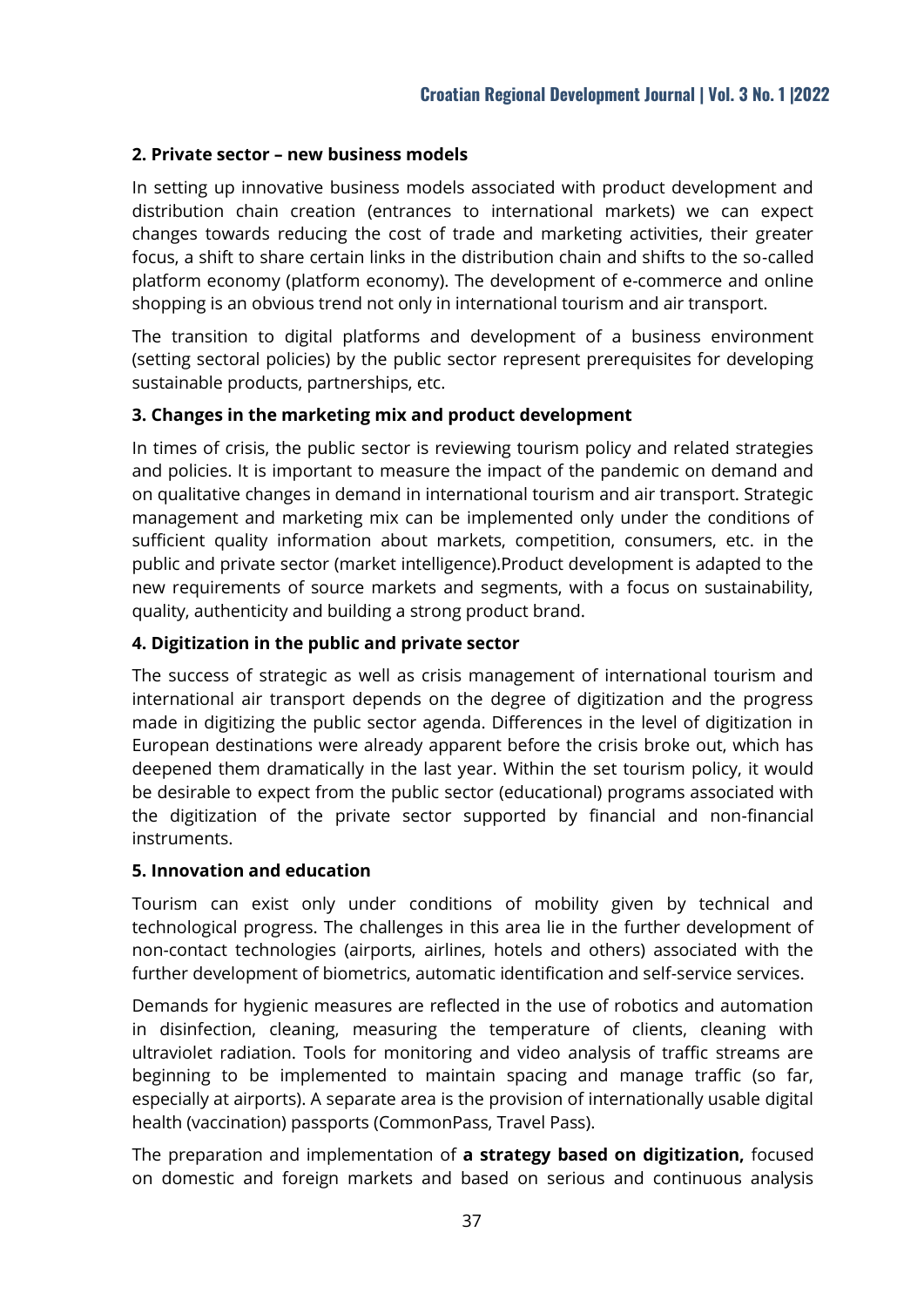means a shift in demands for education and training of new jobs and professionals. The training of professionals concerns both the public and private sectors, whose interdependence will strengthen much more than before the pandemic. A specific group for education are young people and women, who make up the majority of lower and middle positions in tourism and air transport.

A new **aspect of personal communication** between the customer and the employee is the increased sensitivity of customers and employees due to difficult conditions (eg. fears of infection, use of safety equipment). Platforms for sharing information, experiences, workshops, implementation of artificial intelligence, the Internet of Things, the use of big data and expert analytical work with data (market intelligence) and other forms of education are essential for the strategic and long-term recovery of the sectors concerned.

Many theorists, practitioners and public sector representatives (abroad) address the question of **what the period of development of tourism and air transport transformation** will look like and the parameters of the "new" standard in air transport and tourism. Any new standards cannot be set without considering the need for quantity and quality of human resources and their strategic development.

In terms of approaches to the issue of **qualitative transformation of tourism and air transport, several different approaches** can be found in the literature that affect ideas, resp. estimates of the qualification requirements of future employees in both sectors. The concept of industry transformation based on changes in consumer demand patterns (Wen et al, 2020), the concept of promoting sustainability in the physical environment, economic and socio-cultural (Higgins-Desbiolles, 2020) to the concept of strong digitization and robotization of the industry (Zeng et al, 2020)

The main theoretical approaches correspond to the spectrum of survey results, expert studies and opinions presented since 2020 by leading international organizations active in the field of air transport and tourism.

Although the effects of the pandemic on both sectors are dramatic and represent a crisis in the sector, many theorists and practitioners point to the opportunity to redefine the basic parameters of the sector, especially for tourism (Brouder, 2020), (Lapointe, 2020). **The idea of the strategic importance of human resources development, education and training for the transformation and rapid revitalization** of both sectors seems to be widely accepted.

The basic framework for recovery given by both the UNWTO and the WTTC, linking the public and private sectors, predetermines to some extent the requirements for education, training and tourism training for the next period, as confirmed by other academic authors (eg Tiwari et al, 2020).

**Accelerating digitization** already places demands on the development of innovative and creative potential of employees.

 **Sustainability as a new standard** in all phases of public and private sector management.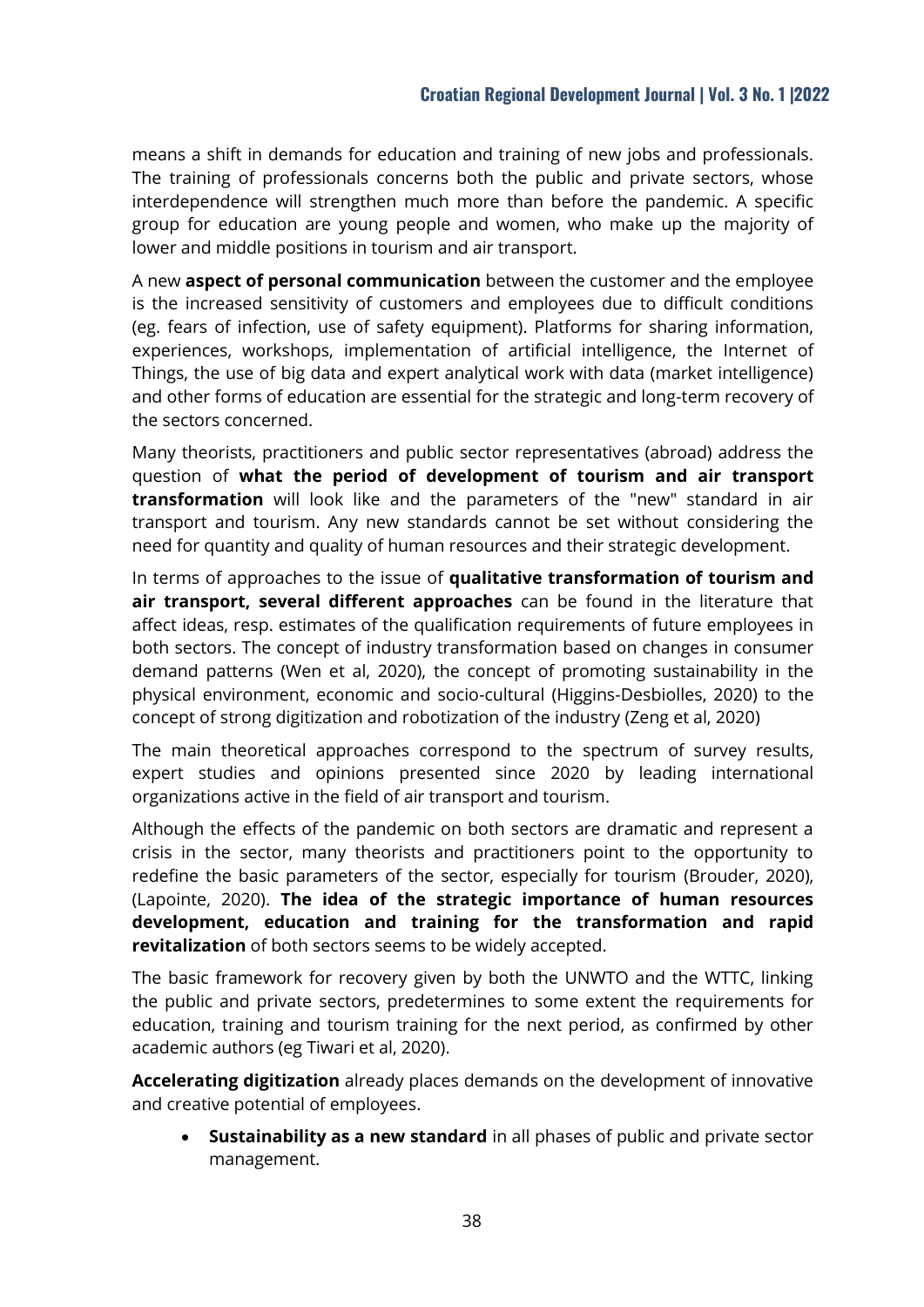- Not only training focused on **health and safety measures,** but also from the point of view of management also training focused on crisis management risk assessment and management for future employees in the private and public sectors.
- Equipping **professionals with soft skills** including communication, language skills, IT skills and analytical thinking.
- Emphasis on **strategic thinking and planning** in the public and private sectors.
- Focus on **marketing research** and changing demand needs.
- Inclusion of **online teaching and communication** as a standard format.

IATA, as an authority in the field of air transport, emphasizes **the need for long-term strategic planning over a period of 10 to 20 years,** despite the high dependence on technical and technological progress, the degree of regulation of the sector, despite possible market fluctuations. (Pearce, 2020), (IATA, 2021), (European Commission, ECAC, 2021)

An important specificity of air transport is the presence and role of several groups of market players - airlines, governments and regulators building long-term infrastructure and regulatory planning, airport operators and civil aviation authorities, and navigation service providers. **Aviation therefore offers a wide range of applications for a variety of professions.**

According to IATA, the key issues affecting the development and future of air transport are **geopolitics, data and information retrieval, government policy, security, privacy and trust, new business models, economic development, changing values across communities, the physical environment and technology.** Regarding the regional distribution of air traffic, IATA's attention is focused on developments in the Asia-Pacific region and Africa.

The IATA recommendations for the further development of air transport are **social, environmental, economic, technological and political.** In **the social field,** there will be a clear shift towards new patterns of consumption, environmental activities, instability caused by infectious diseases and the ever-present risk of terrorism, as well as an aging population and dynamic development in the Asia-Pacific region. IATA recommends the introduction of social responsibility programs, a coordinated approach to risk management and the facilitation of travel for disabled passengers. It pays particular attention to further enhancing security at airports and promoting harmonized security standards. In the field of marketing, it focuses on understanding the needs of demand in new, so-called emerging markets.

**Technological level** and equipment are inextricably linked with air transport. Are the drivers of further progress, which are also reflected in the profiles of future employees in air transport, being the emphasis on cyber security, the Internet of Things, the discrepancy between data protection and surveillance, but also robotics and automation and alternative modes of rapid transport? IATA strongly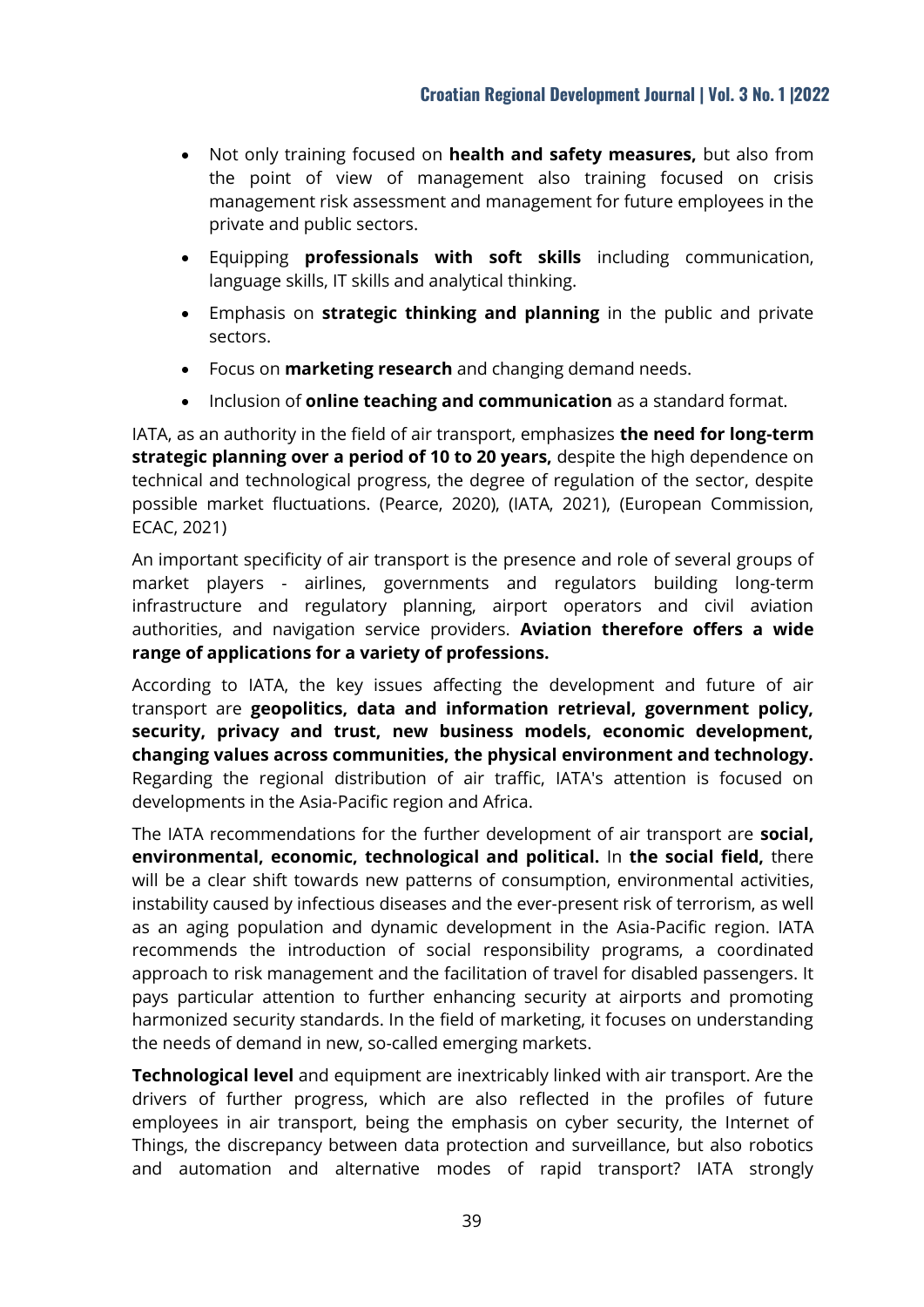recommends strengthening information exchange systems against cyber threats, using new technologies (eg blockchain) while managing the risks it may pose. A systematic issue is also the solution of new entities (drones, drones,…) and the setting of rules at the level of airlines, governments and regulators, airport operators, civil aviation authorities and navigation services.

IATA sees the support of **the physical (environment)** in the use of alternative fuels and energy sources, but also in the need for international regulation of emissions and noise pollution. IATA considers extreme weather fluctuations to be one of the main factors behind the change. The IATA Recommendations aim at a comprehensive concept of sustainability, building on the UN Sustainable Development Goals 2030. IATA strives for a sector-wide social responsibility program focused on transparency, security and meeting global standards.

From **an economic point of view,** not only oil prices, but also the overall development of the global economy, international trade and the degree of integration achieved, have long been decisive for the development of air transport. IATA recommendations aim at creating early warning systems, but also at creating training plans for the next generation of employees and users.

**The political level** is characterized by geopolitical instability, internal emissions regulations and noise pollution, the growing influence of alternative regional and global institutions, but also the ownership of airspace and critical infrastructure by the public sector or anti-competitive decisions. The preparation of a system of emergency measures and procedures in the event of an imbalance, strategic thinking and continued support for institutions such as ICAO, or the development of relations with partners from Africa and Asia-Pacific are important qualifications of future employees in the sector. Equally important will be the training of staff supporting the building of relationships with public administration institutions from the national to the local level (infrastructure planning).

Air transport will require **employees of various professions and specializations,** from technology specialists through security or sustainability specialists to economists, managers and marketing specialists. According to IATA, safety, security, operational issues and economic education are key areas of air traffic restart. The interviewed practitioners consider the following to be a professional trend essential for the further development of air transport: (Pearce, 2020), (IATA, 2021), (European Commission, ECAC, 2021)

- Operational safety and security in aviation.
- Operation, including basic skills for performing individual positions.
- Management and leadership (teams).
- Problem solving and adaptability.
- Legal awareness and awareness of set regulations.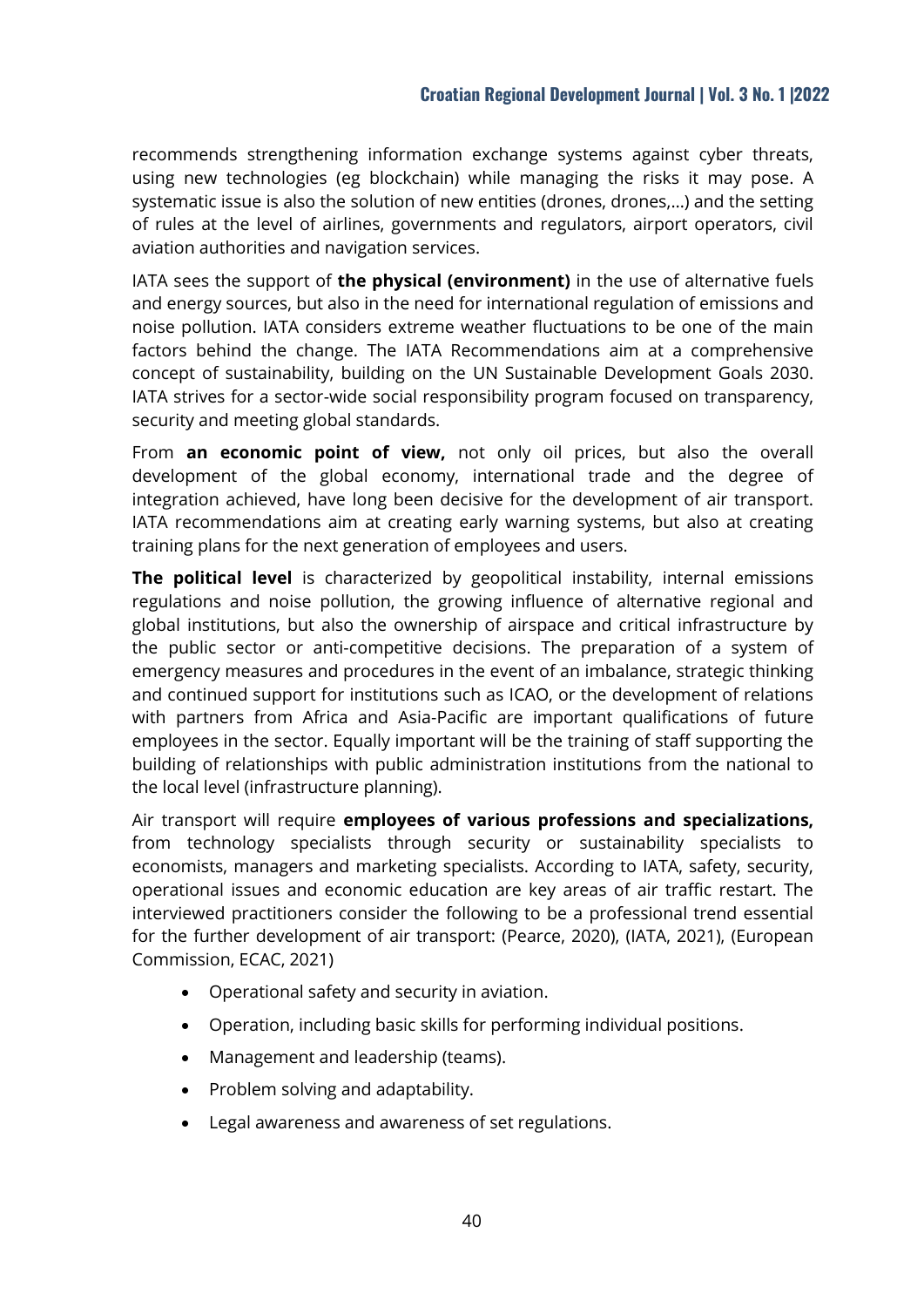## **Conclusion**

**The public sector (public finances)** will play a key role not only in the phase of overcoming the crisis (application of support instruments for the survival of the sector). However, the role of the public sector is even more important in the phase of responsible strategic planning of sustainable supply and consumption. In order to adapt to new market conditions, market operators (destinations, private entities, airlines and other) will place emphasis on strengthening the strategic approach, including strategic management. (UNWTO, 2020g)

The role of **strategic approaches in crisis situations** is essential not only in the private, but primarily in the public sector. Public sector sets the general framework for tourism and air transportation policy.

**Strengthening the institutional framework and setting relevant tourism policies** as well as transport policies become the basic preconditions for the renewal of tourism at the level of national destinations in particular. Growth scenarios and sectoral development priorities are no less important, such as involving sustainability principles, change marketing mix, involving local communities, promoting local products and, on the other hand, creating global digital platforms through investment in digital systems and education. (UNWTO, 2020b), (UNWTO, 2020g), WTTC 2021g)

**Crisis and strategic management of recovery** is based on the following methods and principles in connection with already visible market trends.

Methods, tools and recommendations **for temporary crisis and long-term strategic management** consist of following:

- A strategic outlook for the development of the sector based on the creation of conditions and financial resources, systematic approach, strategic management incl. risk management.
- Private sector new business models.
- Changes in the marketing mix and product development understanding the needs of demand.
- Digitization in the public and private sector.
- Sustainability as a new normal.
- Social field introduction of social responsibility programs, a coordinated approach to risk management, safety and security standards and other.
- Environmental (physical) field a comprehensive concept of sustainability, building on the UN Sustainable Development Goals 2030 meeting global standards.
- Economic field creating early warning systems, but also at creating training plans for the next generation of employees and users and other.
- Technological field strengthening information exchange systems against cyber threats, using new technologies, managing the risk and other.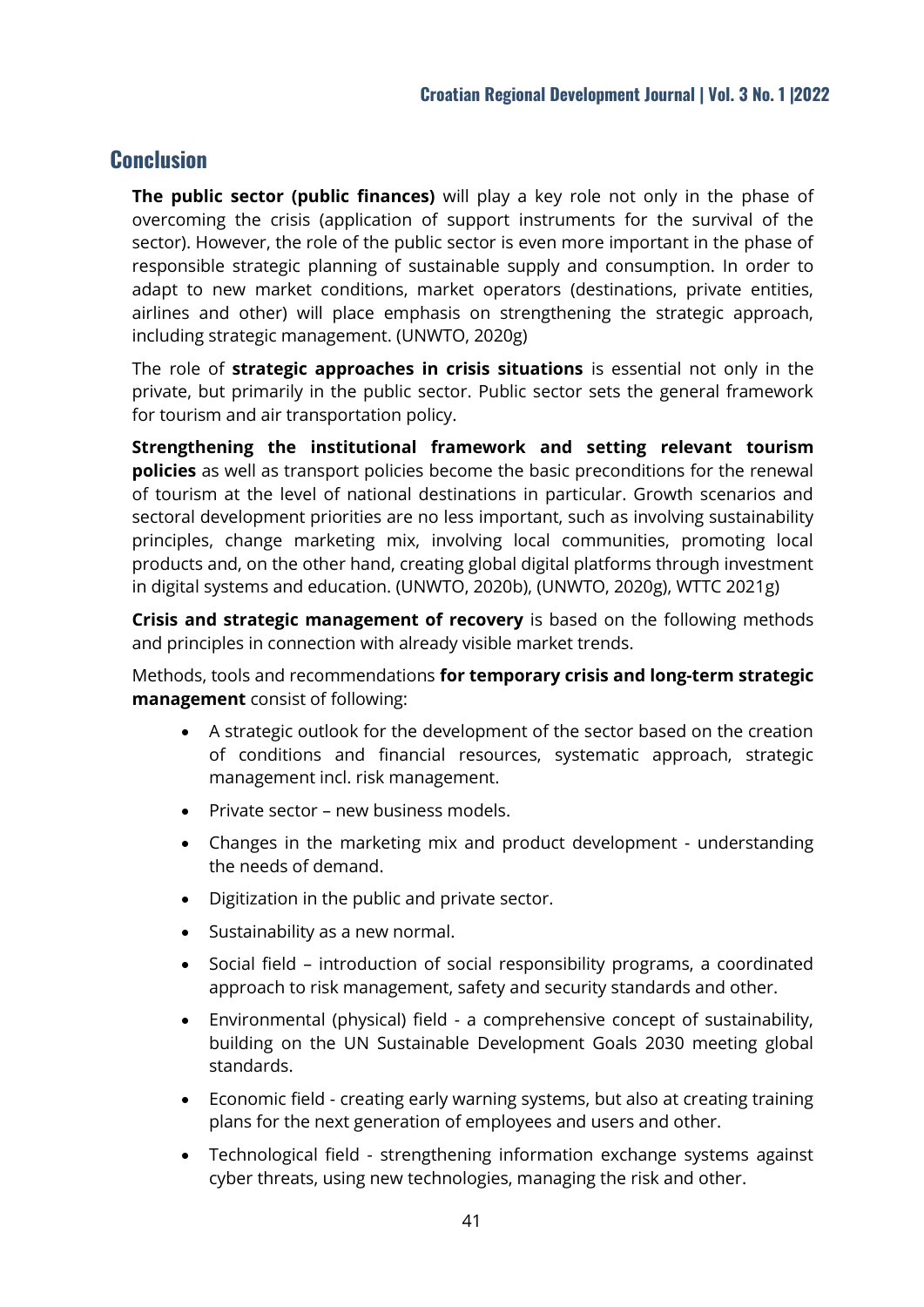- Political field building a system of emergency measures and procedures, the training of staff supporting the building of relationships with public administration institutions from the national to the local level and other.
- Innovation and education platforms for information sharing, experience, workshops, the deployment of artificial intelligence, the Internet of Things, the use of big data and expert analytical work with data (market intelligence) and other forms of education.
- Strategic approach to the human resources management.

The connecting key element in both sectors is the emphasis on health and hygiene measures, reflecting the use of technology, robotics and automation in disinfection, cleaning, client temperature measurement, ultraviolet cleaning. Employee education, training and coaching will also include mental health care as part of the organizational culture.

According to expert estimates, the ongoing revitalization of the international air transport and international tourism sector will last until 2023 - 2025. The gradual return or new entry of employees into both sectors will therefore be rather gradual, with the exception of the domestic air transport and domestic tourism segment in selected territories.

The analysis of the above materials representing both sectors from both the public and private sectors shows that **as employment in air transport and tourism increases, so will the requirements for their education, competences and skills.**

In the approaches to revitalization in international air transport and international tourism, despite the specifics of both sectors, it is possible to find identical elements, including **the emphasis on the human factor, training, developing and maintaining the necessary qualifications.** Especially in air transport, from the point of view of the loss of educated and trained professionals, a restart of the industry is impossible with regard to the aspect of safety, the regulation of the industry and its dependence on technology.

In both cases, more than before the pandemic, there is **a need to link theoretical and practical training and international partnerships as well as to coordinate the public, private and educational sectors.** The training of professionals concerns both the public and private sectors, whose interdependence will strengthen much more than before the pandemic. A specific group for education are young people and women, who make up the majority of lower and middle positions in tourism and air transport.

The strategic role of the public sector, including public budgets, plays a role not only in education, but also in setting and implementing long-term strategies for both sectors. The role of the public sector in the bridging phase and the role of strategic leader in the new sector formation are irreplaceable.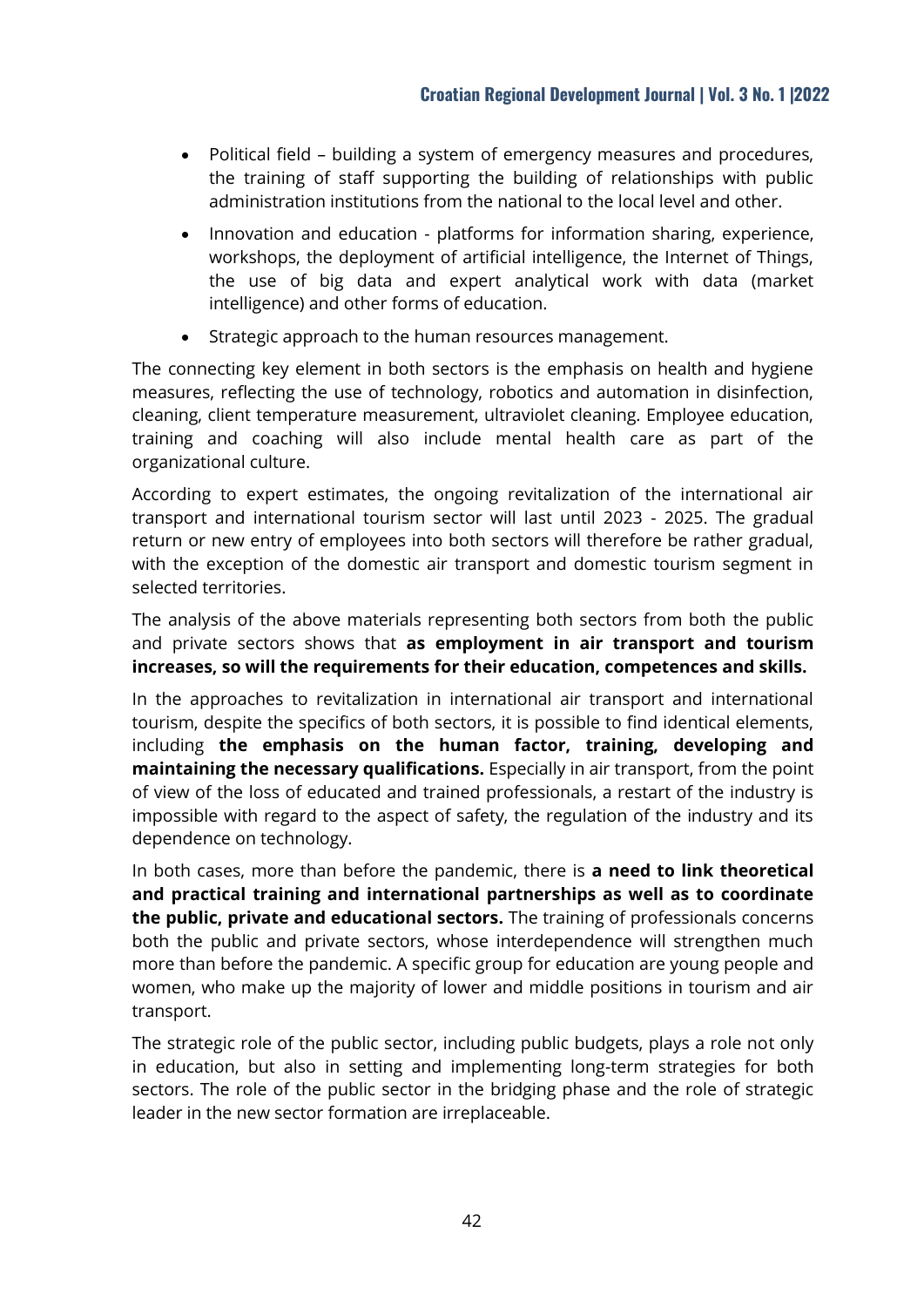## **References**

ACI - Airports Council International (2021, December 30). *ACI Data Center. ACI.*  https://aci.aero/resources/data-center/

Al-Dabbagh, Z. S. (2020). *The Role of Decision-maker in Crisis Management: A qualitative Study Using Grounded Theory (COVID-19 Pandemic Crisis as A Model).* J Public Affairs. 2020;20:e2186.<https://doi.org/10.1002/>

Al-Helou, G. (2011). School crises in government secondary schools in the northern west bank directorates. *An-Najah University Journal*, 24(1), 223–262.

Beritelli, P., Bieger, T. a Laesser, C. (2007). Destination governance: Using corporate governance theories as a foundation for effective destination management. *Journal of Travel Research,* vol. 46, no. 1, pp. 96-107, 2007.

Brouder, P. (2020). *Reset redux: Possible evolutionary pathways towards the transformation of tourism in a COVID-19 world. Tourism Geographies*, 0(0), 1–7. <https://doi.org/10.1080/14616688.2020.1760928>

Czech Statistical Office (2022, January 1). *Tourism Time Series.* Czech Statistical Office. [https://vdb.czso.cz/vdbvo2/faces/cs/index.jsf?page=statistiky&katalog=31742#katalog](https://vdb.czso.cz/vdbvo2/faces/cs/index.jsf?page=statistiky&katalog=31742#katalog=31743) [=31743](https://vdb.czso.cz/vdbvo2/faces/cs/index.jsf?page=statistiky&katalog=31742#katalog=31743) 

Eurocotrol. *Challenges of Growth 2013, Task 7: European Air Traffic in 2050. Eurocontrol.* [https://www.eurocontrol.int/sites/default/files/article/content/documents/official](https://www.eurocontrol.int/sites/default/files/article/content/documents/official-documents/reports/201306-challenges-of-growth-2013-task-7.pdf)[documents/reports/201306-challenges-of-growth-2013-task-7.pdf](https://www.eurocontrol.int/sites/default/files/article/content/documents/official-documents/reports/201306-challenges-of-growth-2013-task-7.pdf) 

European Commission (2021, October 15). *Europe´s Vision for Aviation Flightpath 2050 (2012).* European Commission. [https://op.europa.eu/en/publication-detail/-](https://op.europa.eu/en/publication-detail/-/publication/7d834950-1f5e-480f-ab70-ab96e4a0a0ad) [/publication/7d834950-1f5e-480f-ab70-ab96e4a0a0ad](https://op.europa.eu/en/publication-detail/-/publication/7d834950-1f5e-480f-ab70-ab96e4a0a0ad) 

Higgins-Desbiolles, F. (2020). *Socialising tourism for social and ecological justice after COVID-19.* Tourism Geographies, 0(0), 1–14. <https://doi.org/10.1080/14616688.2020.1757748>

IATA – The International Air Transport Association (2021, December 15). *Future of the airline industry 2035*. IATA*.* 

https://www.iata.org/contentassets/690df4ddf39b47b5a075bb5dff30e1d8/iatafuture-airline-industry-pdf.pdf

ICAO - The International Civil Aviation Organization (2022, January 12). *Effects of Novel Coronavirus (COVID-19) on Civil Aviation: Economic Impact Analysis, Economic Development.* Air Transport Bureau 01/2022 (ICAO). [https://www.icao.int/sustainability/Documents/COVID-](https://www.icao.int/sustainability/Documents/COVID-19/ICAO_Coronavirus_Econ_Impact.pdf)

19/ICAO Coronavirus Econ Impact.pdf

Landau, M., & Chisholm, D. (1995). *The arrogance of optimism: Notes on failure avoidance management.* Management Science, 3(2), 67–80.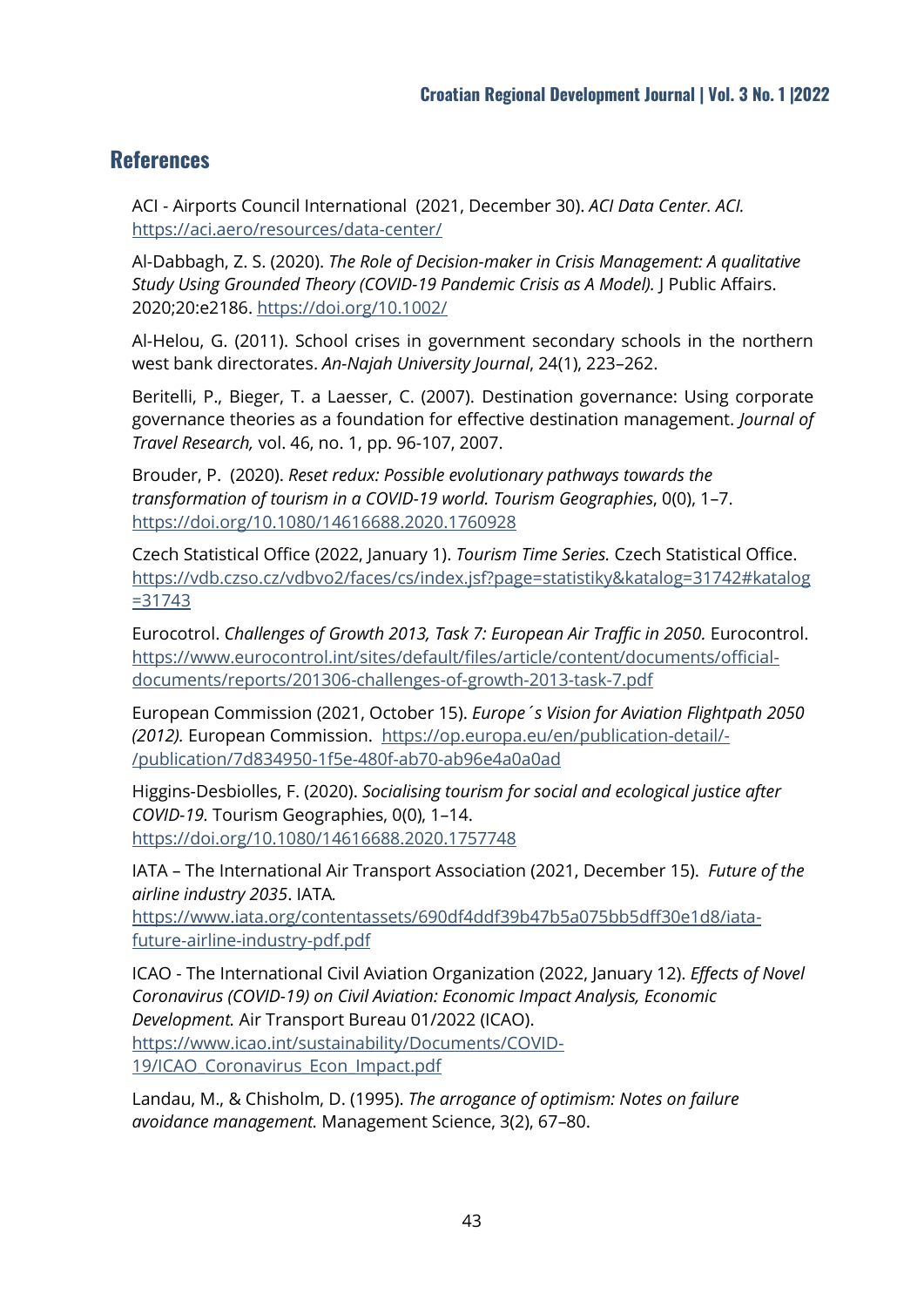Lapointe, D. (2020). *Reconnecting tourism after COVID-19: The paradox of alterity in tourism areas.* Tourism Geographies, 0(0), 1–6. <https://doi.org/10.1080/14616688.2020.1762115>

Mirvis, P. (1996). *Historical foundations of organization learning.* Organizational Change Management, 9(1), 13–31.

Muffet-Willett, S., & Kruse, S. D. (2009). *Crisis leadership: Past research and future directions.* Journal of Business Continuity & Emergency Planning, 3(3), 248–258.

Mundt, J. W. (2004). *Tourismuspolitik* Oldenbourg Wissenschaftsverlag GmbH, München. ISBN 3-486-27556-9.

Pearce. B. (2020, May 13). *COVID-19 Outlook for air travel in the next 5 years.* IATA. [https://www.iata.org/en/iata-repository/publications/economic-reports/covid-19](https://www.iata.org/en/iata-repository/publications/economic-reports/covid-19-outlook-for-air-travel-in-the-next-5-years/) [outlook-for-air-travel-in-the-next-5-years/](https://www.iata.org/en/iata-repository/publications/economic-reports/covid-19-outlook-for-air-travel-in-the-next-5-years/) 

Prevor, D. (2018). *Global Market Forecast.* ICAO. [https://www.airbus.com/content/dam/corporate-topics/financial-and-company](https://www.airbus.com/content/dam/corporate-topics/financial-and-company-information/JP-Morgan-GMF.pdf)[information/JP-Morgan-GMF.pdf](https://www.airbus.com/content/dam/corporate-topics/financial-and-company-information/JP-Morgan-GMF.pdf) 

Quarantelli, E. (1988). *Disaster crisis management: A summary of research findings.* Journal of Management Studies, 25(4), 373–385.

Tiwari, P., Séraphin, H. & Chowdhary, N. R. (2020). *Impacts of COVID-19 on tourism education: analysis and perspectives.* Journal of Teaching in Travel & Tourism, DOI: 10.1080/15313220.2020.1850392

UN, UNWTO: *International Recommendations for Tourism Statistics 2008.* Series M No. 83/Rev.1. 2010, New York. ISBN 978-92-1-161521-0.

UNWTO (2021a, October 10). *Tourism Recovery Tracker.* UNWTO. <https://www.unwto.org/unwto-tourism-recovery-tracker>

UNWTO (2020a, June 5). *Sustainability as the New Normal" - A Vision For the Future of Tourism.* UNWTO.<https://www.unwto.org/covid-19-oneplanet-responsible-recovery>

UNWTO (2020b, May 12). *Covid-19 Tourism Recovery Technical Assistance Package.*  UNWTO. https://webunwto.s3.eu-west-1.amazonaws.com/s3fs-public/2020- 05/COVID-19-Tourism-Recovery-TA-Package\_8%20May-2020.pdf

UNWTO (2020c, June 1). *COVID-19: Measures to Support Travel and Tourism.* UNWTO. https://www.unwto.org/covid-19-measures-to-support-travel-tourism

UNWTO (2020d, June 4). *Five Priorities for Tourism's Restart.* UNWTO. https://www.unwto.org/tourism-and-covid-19-unprecedented-economic-impacts

UNWTO (2020e, May 28). *Global Guidelines to Restart Tourism.* UNWTO. https://webunwto.s3.eu-west-1.amazonaws.com/s3fs-public/2020-05/UNWTO-Global-Guidelines-to-Restart-Tourism.pdf

UNWTO (2021b, January 15). *Impact Assessment of the Covid-19 Outbreak on International Tourism.* UNWTO. https://www.unwto.org/impact-assessment-of-thecovid-19-outbreak-on-international-tourism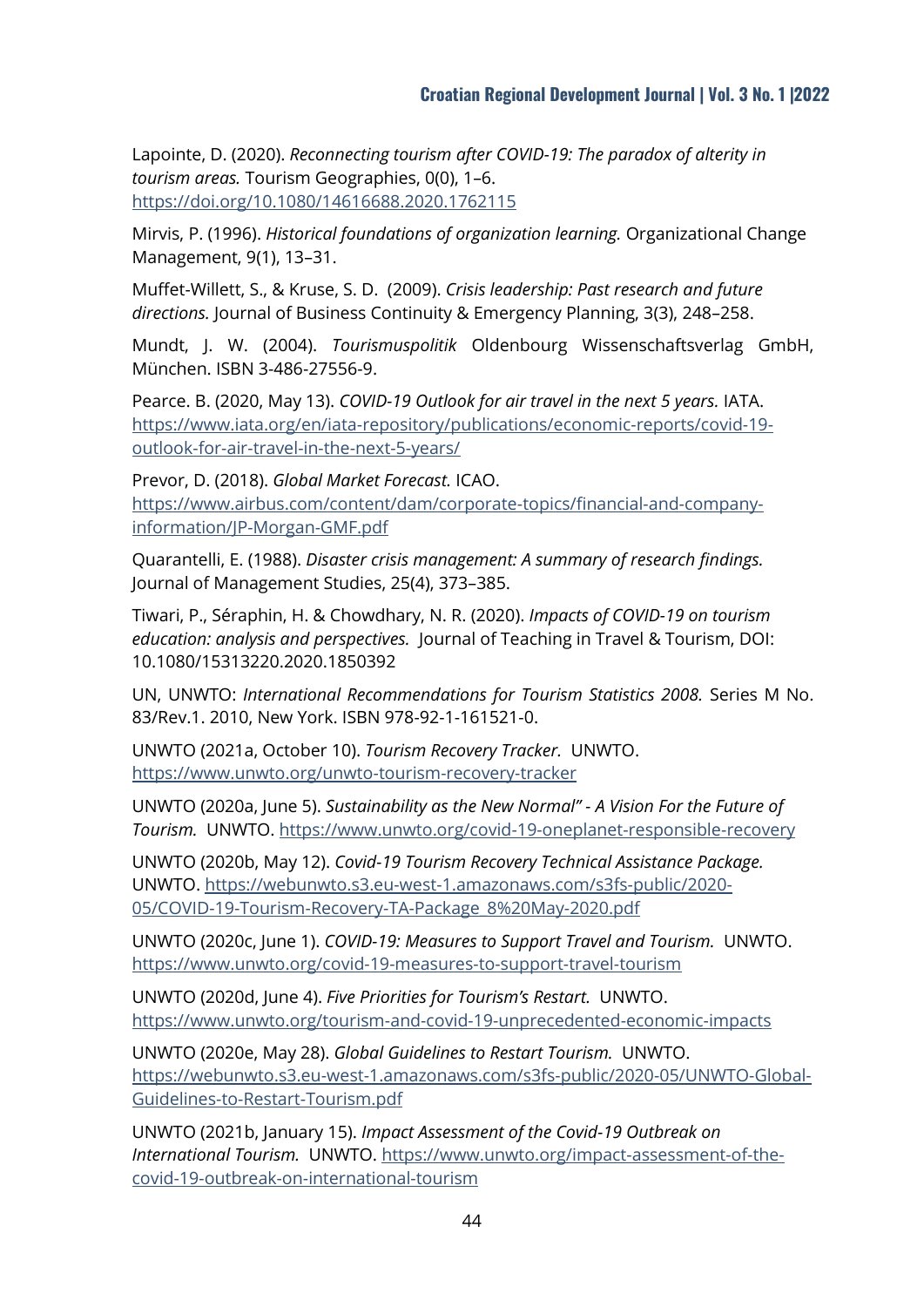UNWTO (2020f, May 4). *One Planet Vision for a Responsible Recovery of the Tourism Sector.* UNWTO. https://webunwto.s3.eu-west-1.amazonaws.com/s3fs-public/2020- 06/one-planet-vision-responsible-recovery-of-the-tourism-sector.pdf

UNWTO (2020g, April 1). *Supporting Jobs and Economies through Travel & Tourism.*  UNWTO. http://webunwto.s3.eu-west-1.amazonaws.com/s3fs-public/2020- 04/COVID19\_Recommendations\_English\_1.pdf

UNWTO (2022, January 1). *The first global dashboard for tourism insights. UNWTO.*  [https://www.unwto.org/unwto-tourism-dashboard.](https://www.unwto.org/unwto-tourism-dashboard)

UNWTO (2021c, May). *: World Tourism Barometer.* UNWTO, Vol. 19, Issue 3, May 2021. https://www.e-unwto.org/doi/epdf/10.18111/wtobarometereng.2021.19.1.3

Voogd, H. (2004). *Disaster prevention in Urban Environment.* European Journal of Spatial Development, 12, 1–20.

Wen, J., Kozak, M., Yang, S., & Liu, F. (2020). *COVID-19: Potential effects on Chinese citizens' lifestyle and travel.* Tourism Review, (March). [https://doi.org/10.1108/TR-03-](https://doi.org/10.1108/TR-03-2020-0110) [2020-0110](https://doi.org/10.1108/TR-03-2020-0110) 

WTTC (2020a, June). *: Recovery Scenarios 2020 & Economic Impact from COVID-19.*  WTTC. https://wttc.org/Research/Economic-Impact/Recovery-Scenarios

WTTC (2020b, September 20). *: To Recovery & Beyond: The Future of Travel & Tourism in the Wake of COVID-19.* WTTC. https://wttc.org/Research/To-Recovery-Beyond

WTTC (2021a, December 25). *: Travel Demand Recovery Dashboard.* WTTC. https://wttc.org/Initiatives/Recovery-Dashboard

WTTC (2021b, February 18). *: WTTC Government Covid-19 Strong Policies.* WTTC. <https://wttc.org/COVID-19/Government-Policies>

Zeng, Z., Chen, P.-J., & Lew, A. A. (2020). *From high-touch to high-tech: COVID-19 drives robotics adoption.* Tourism Geographies, 0(0), 1–11. <https://doi.org/10.1080/14616688.2020.1762118>

Zhang, H. a Zhu, M. (2014, April). Tourism Destination Governance: A Review and Research Agenda. In International Journal of e-Education, e-Business, e-Management and e-Learning, Vol. 4, No. 2, April 2014, s. 125-128.